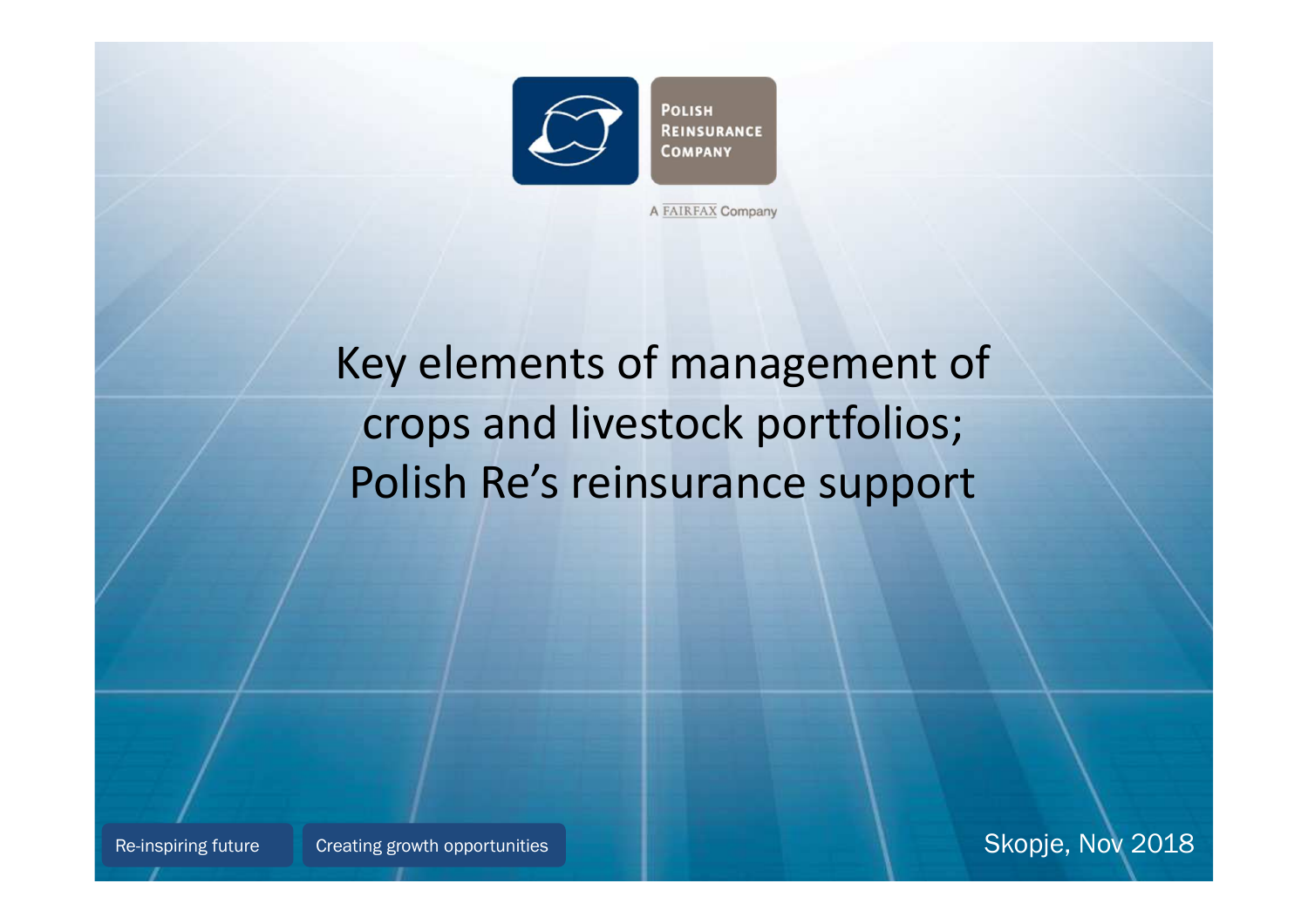# AGENDA



- 1.Potential of the market
- 2. Crops' portfolio profile
- Main perils which threat crops3.
- 4. Coefficient of insurability
- Materialization of particular perils (definitions, franchises & 5.deductibles)
- 6. Loss adjustment expenses
- 7. Expected profit margin
- 8. Tariff rates
- 9. Some general remarks concerning livestock
- 10. Expected spendings and amount of premium
- 11. Polish Re for business partners.

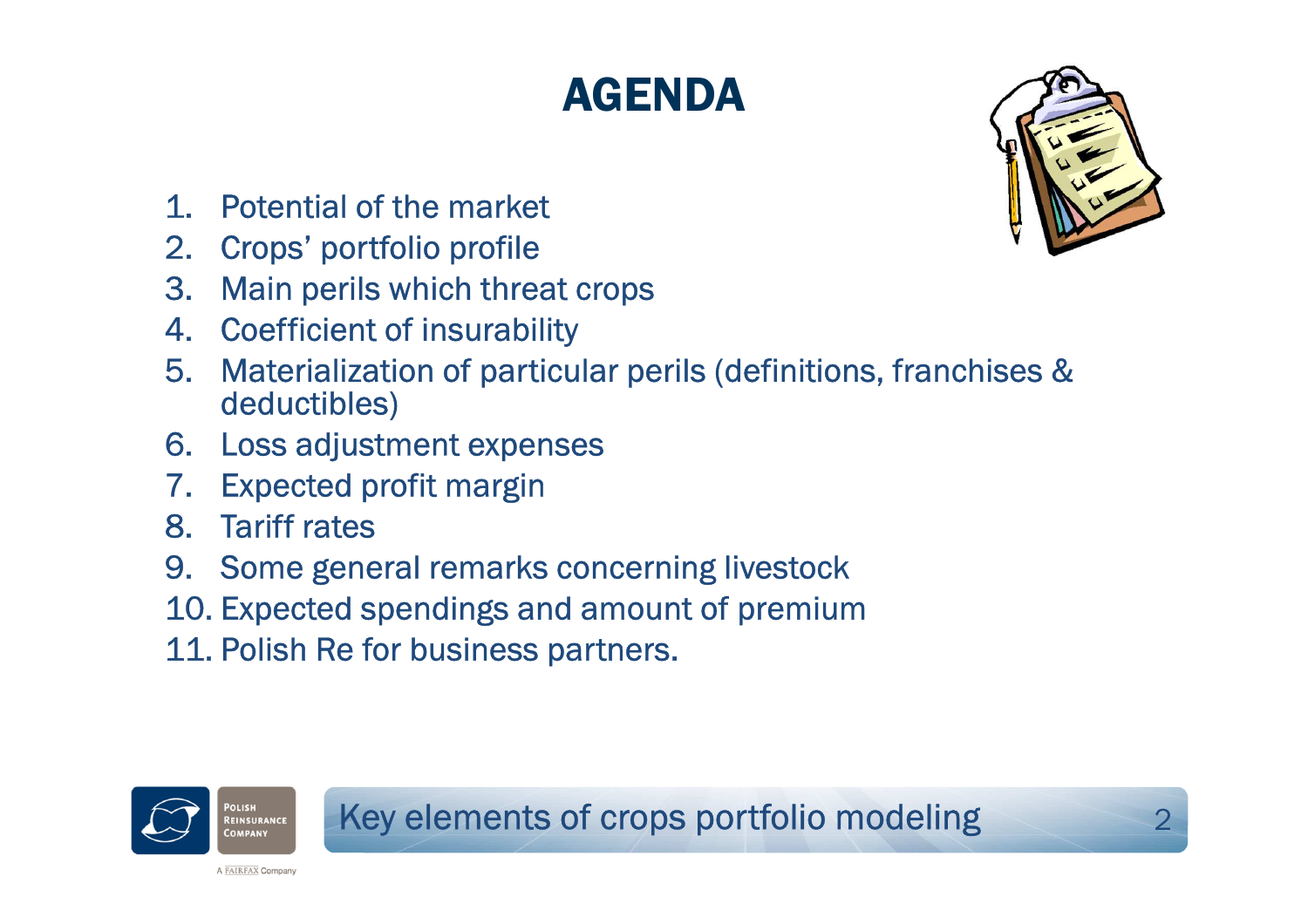## Potential of the crop market – key elements

List of main crops which takes into account:

- • total number of hectares of particular type of crops (cereals, oil plants, fruits, vegetables, fodder etc)
- • number and sizes of farms (big farms insure typical agricultural cultures, small ones horticulture and herbs); segmentation of farms in term of area is recommended
- $\bullet$ average yield per particular type of crops
- •unit price (per ton or decitonne or kilogram)
- •value of production (also per hectare)
- •margin profit of particular type of crop
- •if possible amount of outlays per crop
- $\bullet$ subsidies to premium (if exists) ?
- •most dangerous perils
- •products which are to be sold



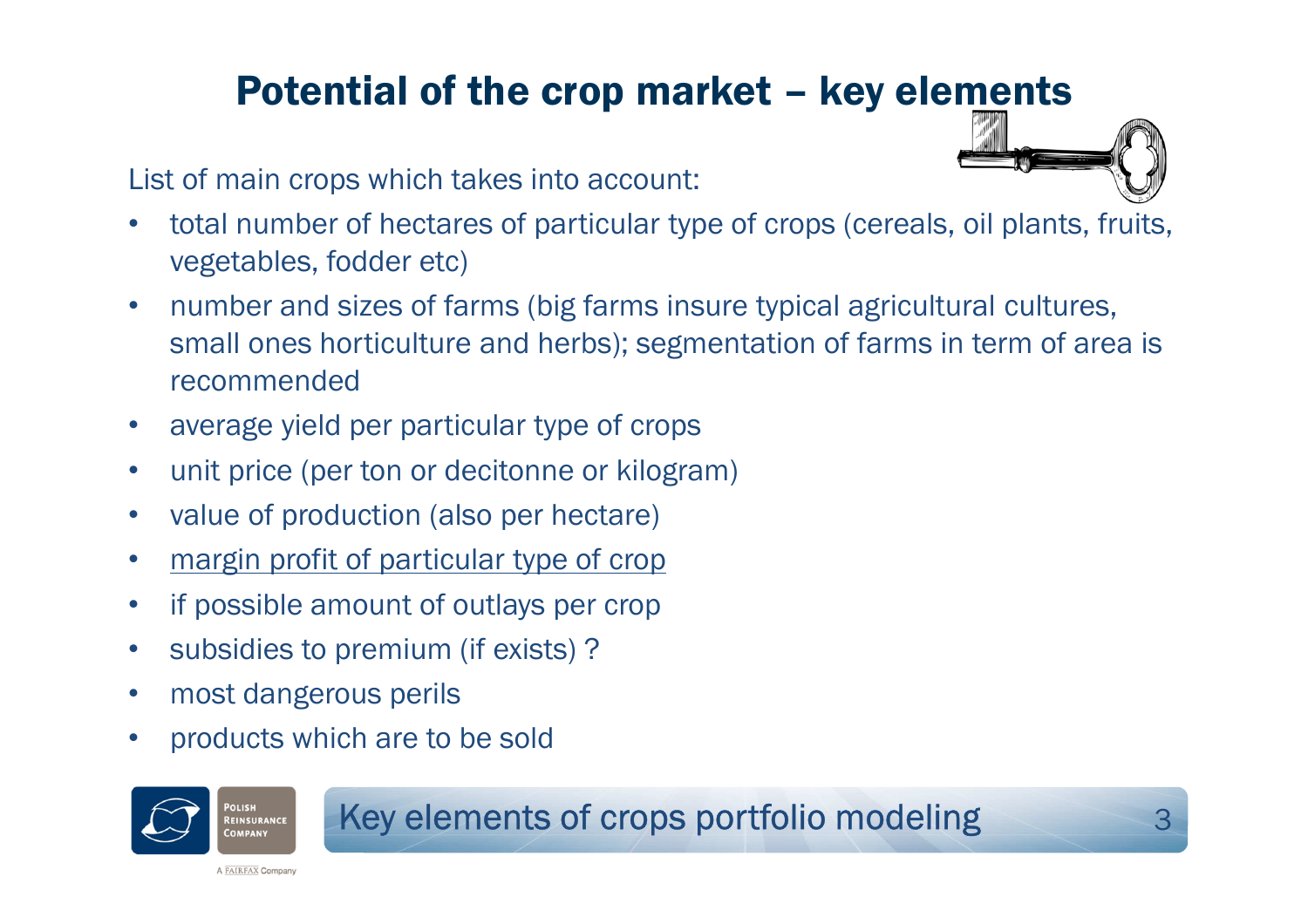## Crops portfolio profile

- •types of crops and their shares in the portfolio
- •types of perils covered and exposure of the portfolio per particular peril
- •above per regions (regions most and less exposed)
- ….all above constitute the safety of the portfolio



Key elements of crops portfolio modeling



4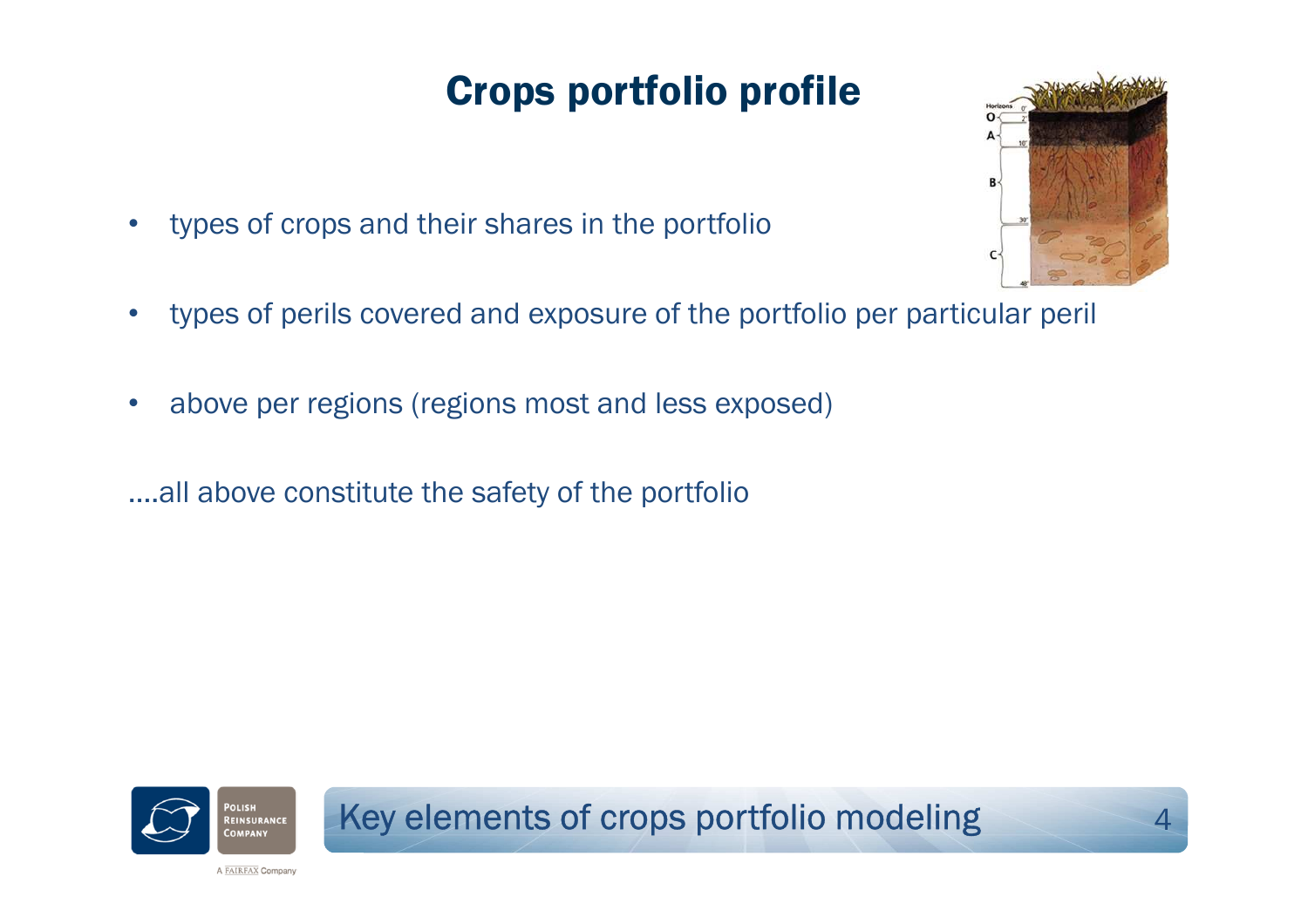### Core principles of sale (crops)

•only hail, heavy rain and fire can be sold separately,

• don't sell winterkilling, drought, spring frost as a single risk (always in a package as a MPCI),

•do not insure risks that are hazardous (systemic risks) without counterbalancing with risks of a relative safety,

• insure only varieties tested in the country (in case of the risks of overwintering and frost) this issue can also be regulated in tariff rates,

• high commission for desirable risks and perils, low commission for <u>dangerous</u> ones,

• the requirement to insure all fields of a given crop which belong to a given farm

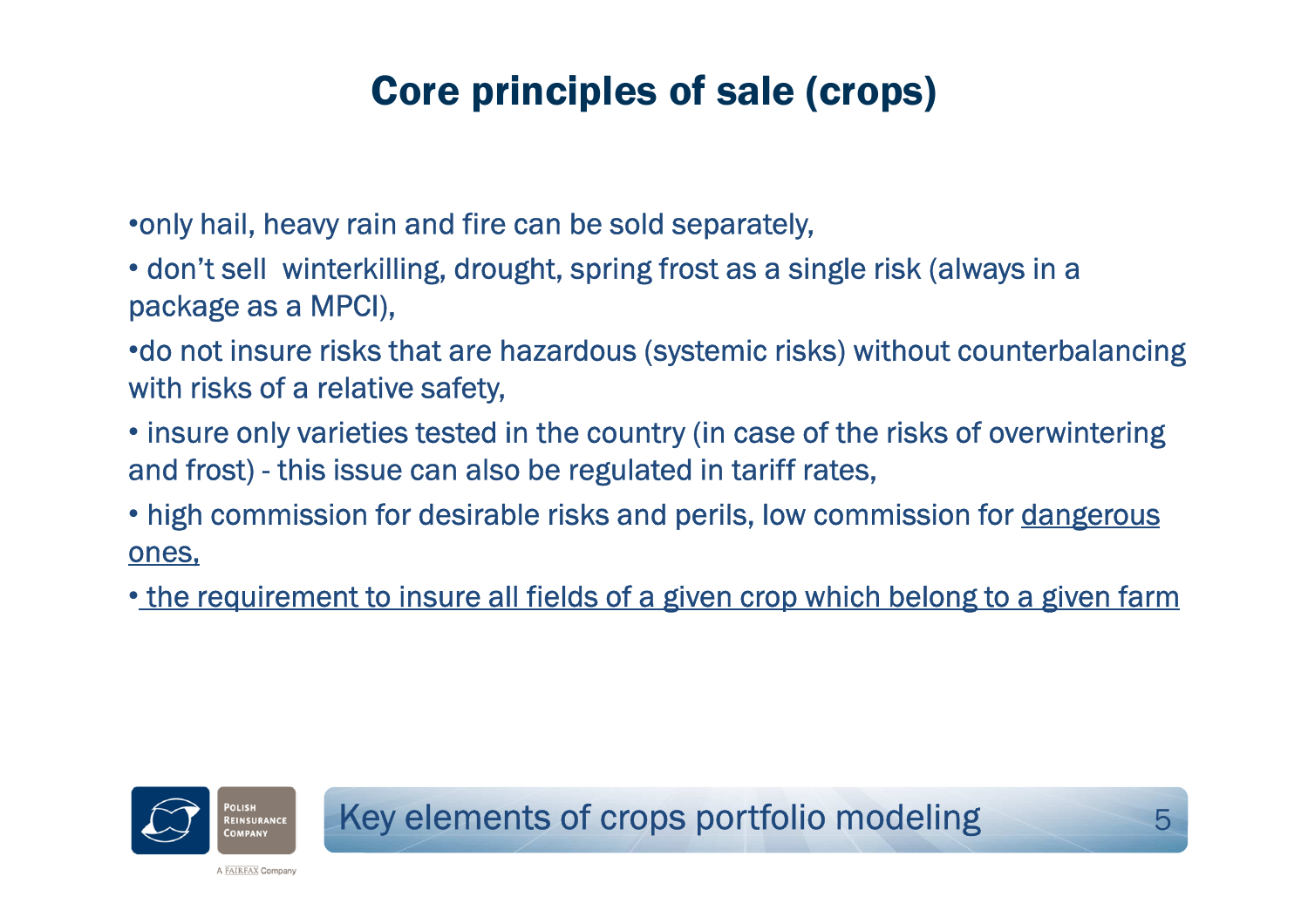### Main perils which threat crops.1.



6

The identification of most dangerous perils and their classification is essential!Is it a matter of truism?

In most countries:

*possibility of risk acceptance*

rapeseed – fire raspberry, potatoes - drought<br>wheat – hail raspberry, potatoes - drought<br>fruits, vine - frost wheat – hail  $\begin{array}{ccc} 1 & 0 & 0 & 0 \\ 0 & 0 & 0 & 0 \\ 0 & 0 & 0 & 0 \\ 0 & 0 & 0 & 0 \\ 0 & 0 & 0 & 0 \\ 0 & 0 & 0 & 0 \\ 0 & 0 & 0 & 0 \\ 0 & 0 & 0 & 0 \\ 0 & 0 & 0 & 0 \\ 0 & 0 & 0 & 0 \\ 0 & 0 & 0 & 0 \\ 0 & 0 & 0 & 0 \\ 0 & 0 & 0 & 0 \\ 0 & 0 & 0 & 0 \\ 0 & 0 & 0 & 0 \\ 0 & 0 & 0 & 0 \\ 0 & 0 & 0 &$ rapeseed – winterkill

→

*increase of rates, franchises, deductibles*



Key elements of crops portfolio modeling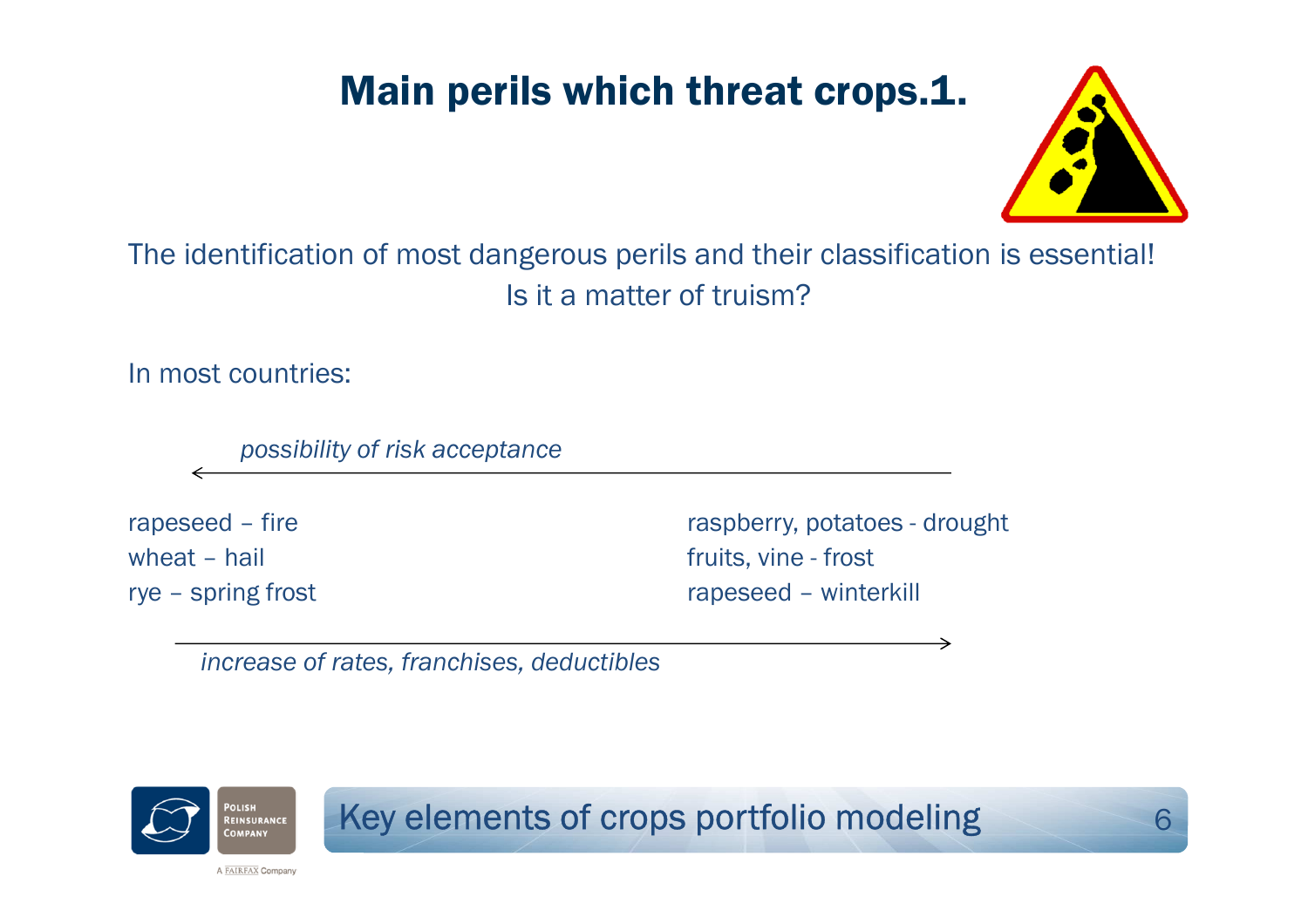### Main perils which threat crops.2.

### Graduation of risk acceptance

| $\bullet$ | fire           |                            |  |
|-----------|----------------|----------------------------|--|
| $\bullet$ | windstorm      | easy to accept             |  |
| $\bullet$ | excessive rain |                            |  |
| $\bullet$ | flood          |                            |  |
| $\bullet$ | hail           |                            |  |
| $\bullet$ | spring frost   |                            |  |
|           |                | underwriter's comfort ends |  |
| $\bullet$ | winterkill     |                            |  |
| $\bullet$ | drought        | control the exposure!      |  |

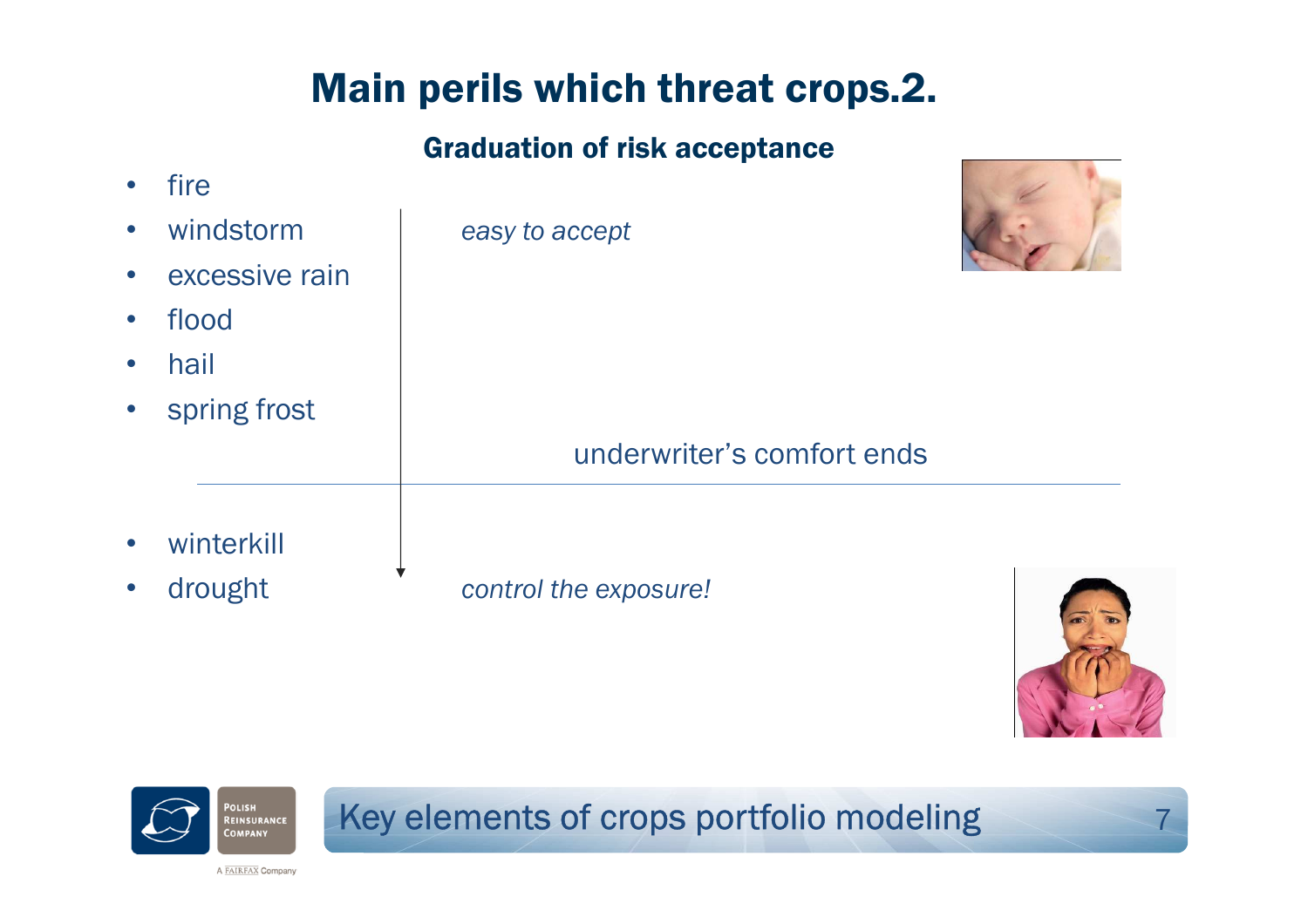## Materialization of perils

### (which part of sum insured is indemnified)



This indicator always shows the truth!

Materialization varies according to type of perils and type of crop.

Deep analysis of materialization allows to develop:

- franchises and deductibles per type of crop and peril
- definitions of perils

……. which are attractive for farmers at a reasonable tariff rate

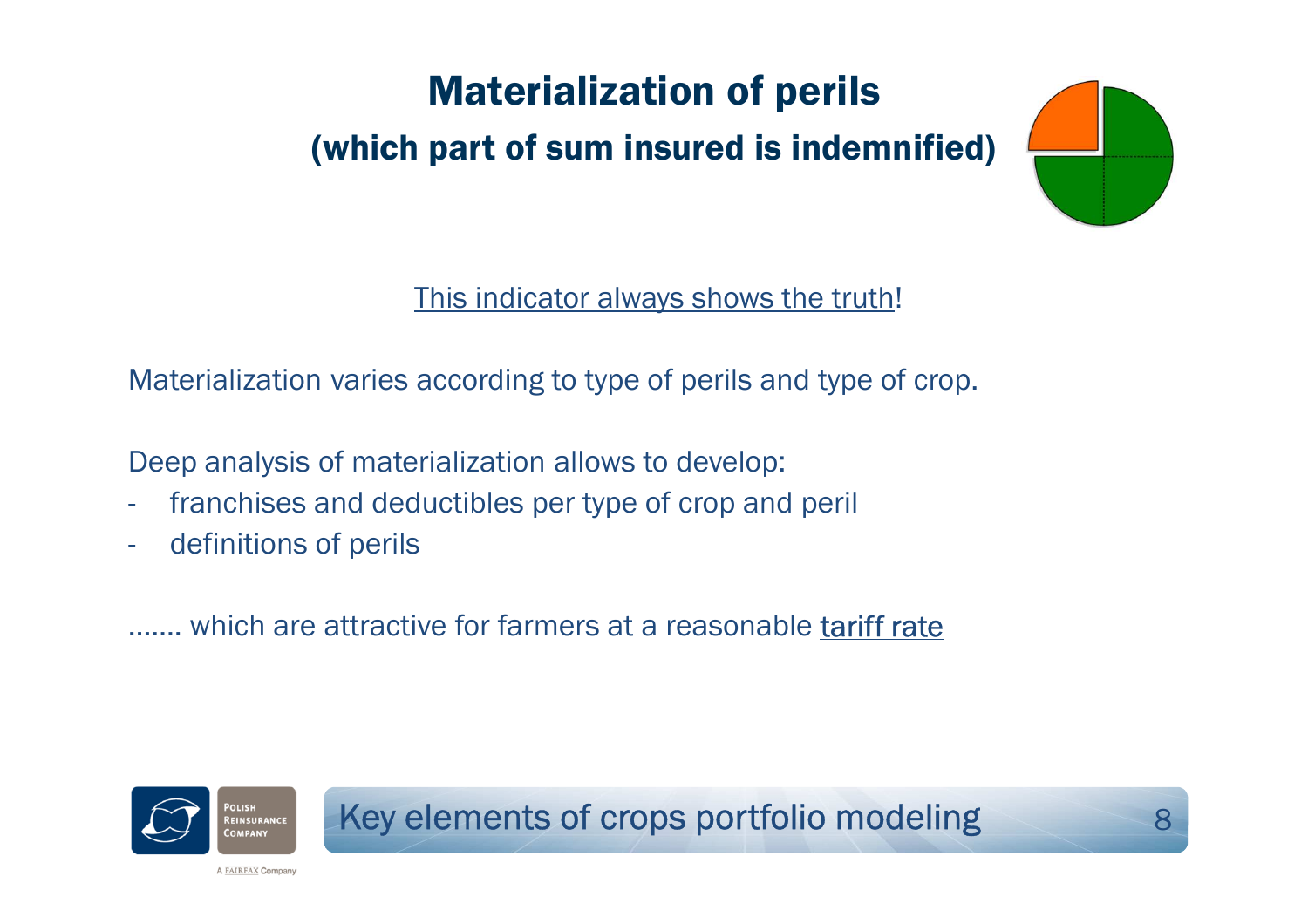## Coefficient of insurability

coefficient of insurability – assumptions based on:

- •<sup>a</sup> type of farming in a given country
- •analyzed information with regards to the potential especially
- volume of production
- profitability of particular crops
- legal environment
- scope of coverage offered
- state policy
- $\bullet$ the loss history (big loss events and characteristic of regular losses)
- •country's statistics referring to crop business
- •own feeling and experience of underwriter



### Key elements of crops portfolio modeling



9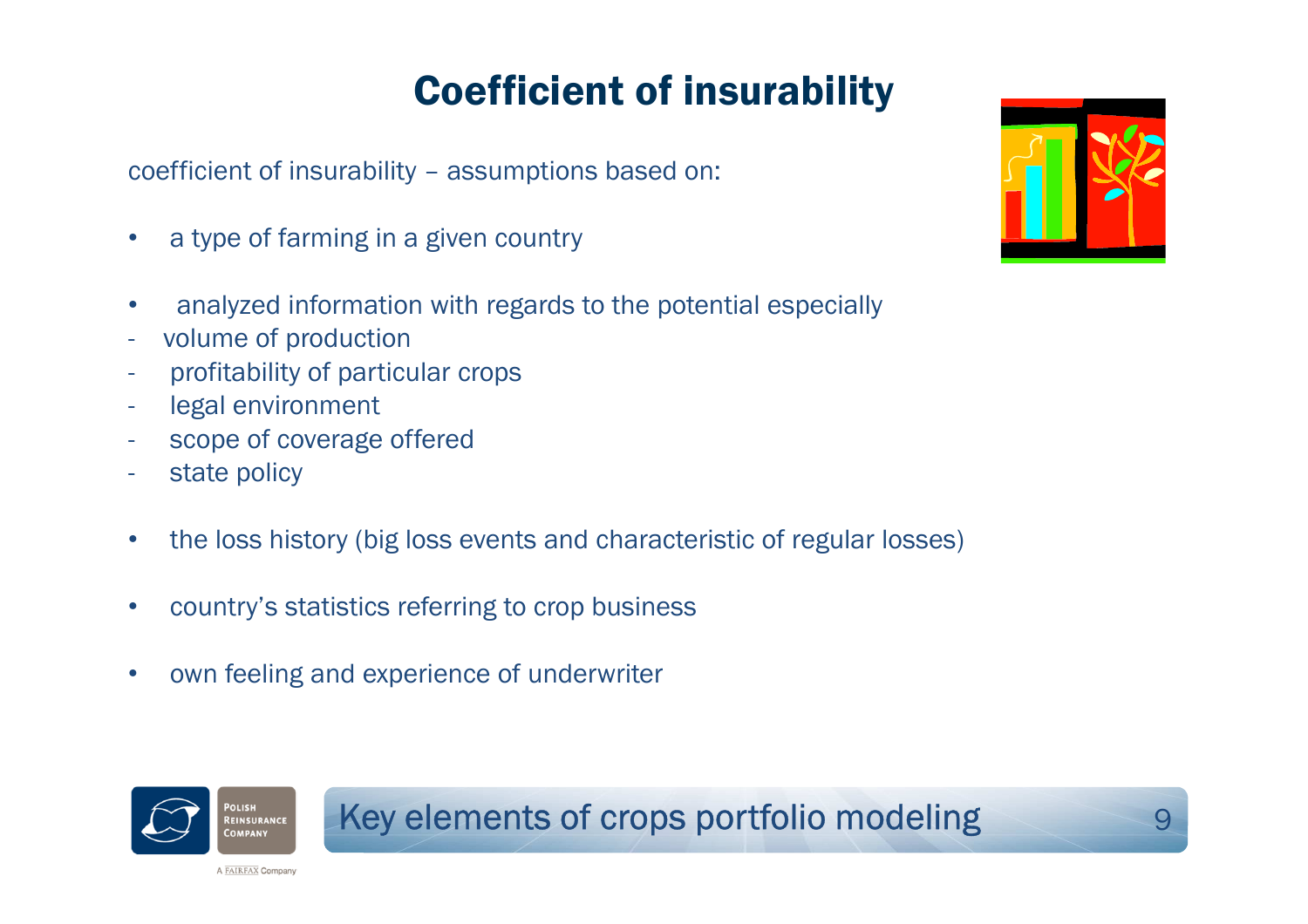### Non-insurable perils - recommendation

- •plants' diseases (fungal, viral),
- pests attacking plants,
- weeds that reduce the yield,
- defective seeds,
- harvest delays,
- defective treatment,
- wild animals (wild boars, deers, dolphins, camels etc.) in livestock insurance,
- the losses caused by wild animals in crops,
- <sup>a</sup> theft of the yield,

A FAIRFAX Company

• the risk of war, terrorism, riots, nuclear power.



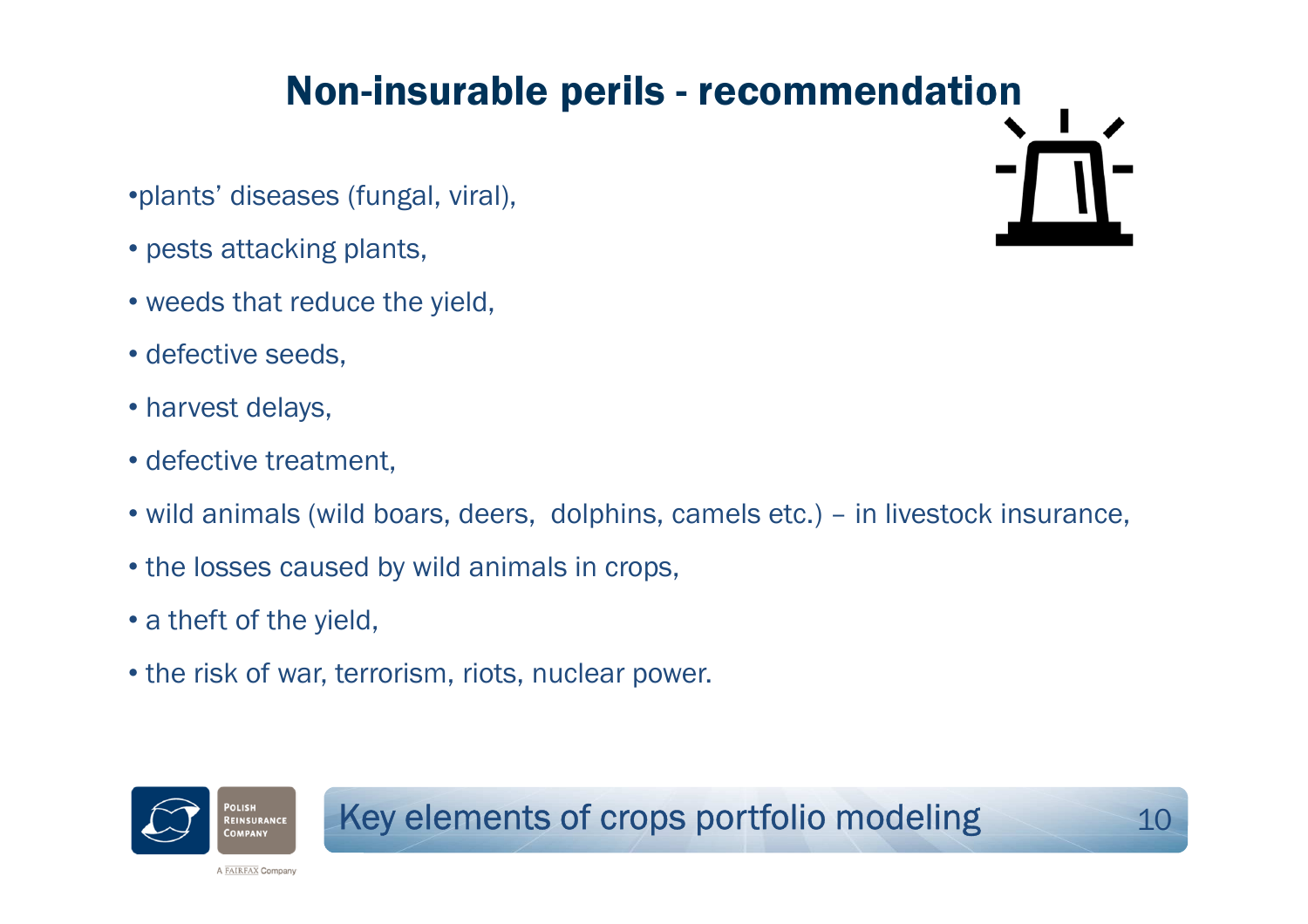### Recommended waiting periods

### Crops:

- •hail, spring frost, heavy rainfall - at least 7 days,
- •winterkill - should be concluded before the winter time (for example 30th November),
- $\bullet$ flood - at least 14 days,
- • drought - should be concluded before the start of the vegetation period (for example 20th of April).

### Livestock:

- $\bullet$ accidents and FLEXA– no waiting period,
- •diseases – at least 2 weeks (*those occurred before the insurance period - excluded).*

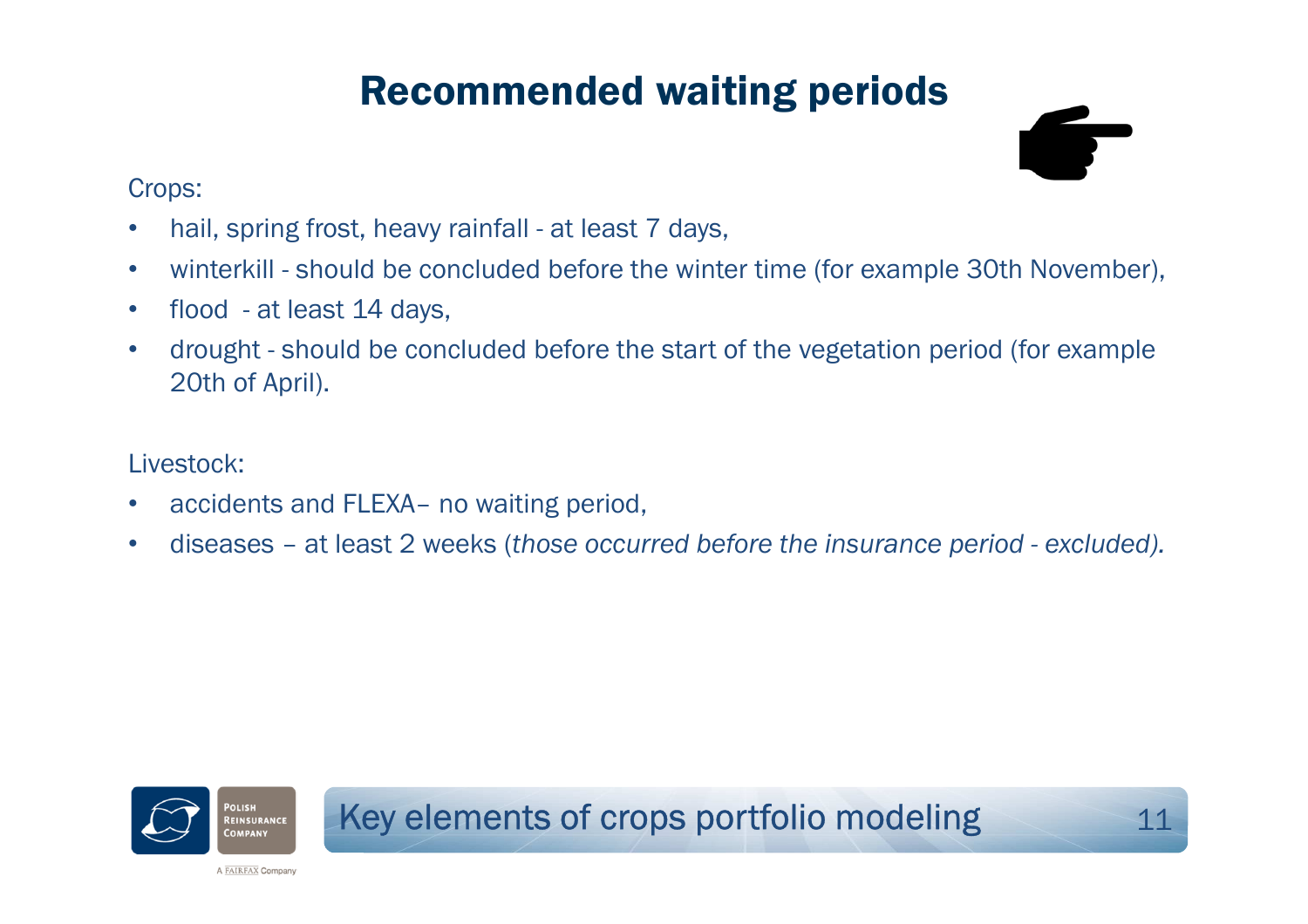## Loss frequency in %



Also very important factor. Should be examined together with average loss amount per:

- type of crop
- region
- peril

Allows to plan the allocation of workforce and spendings for loss adjustment.

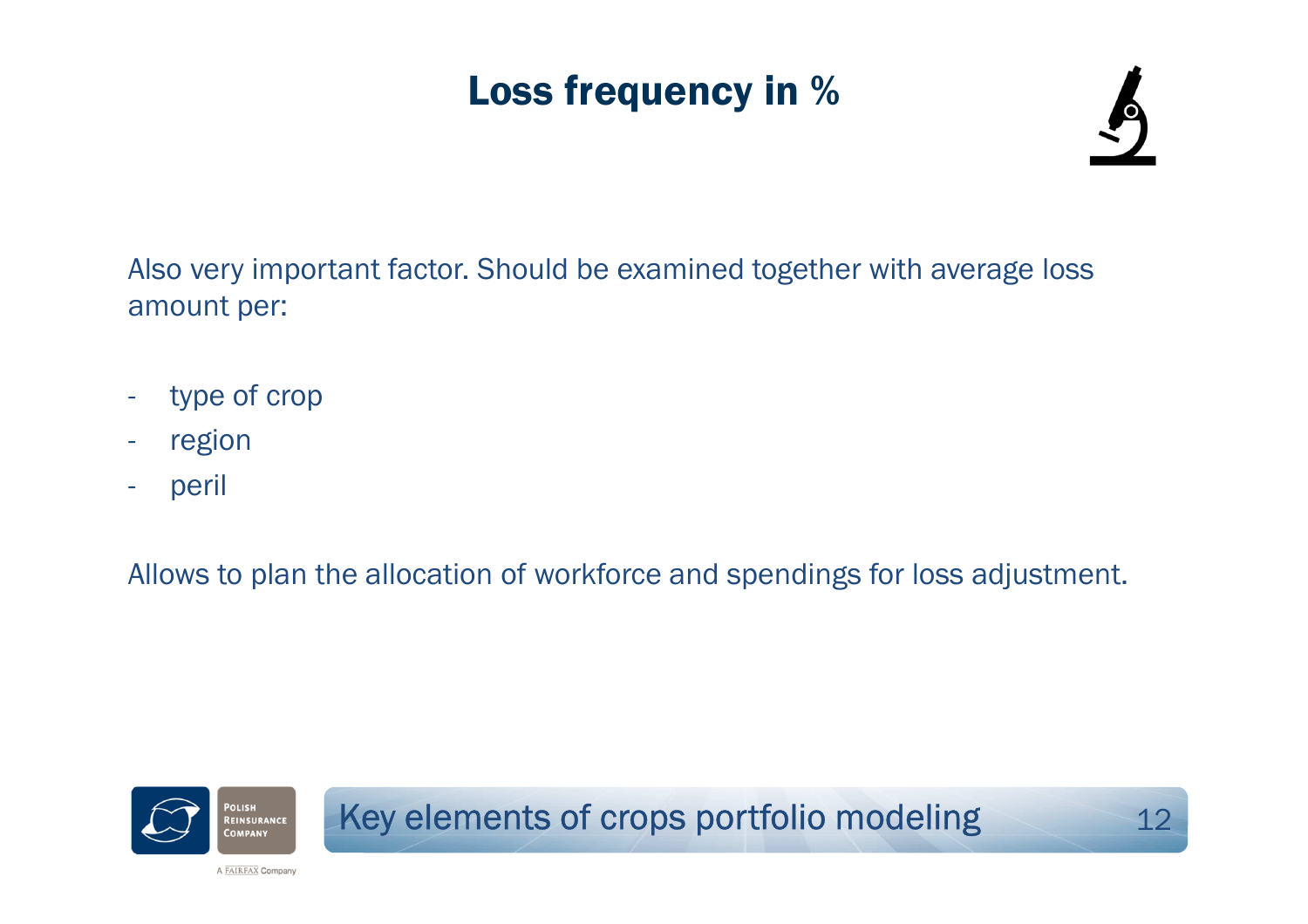### Loss adjustment and sales expenses

…..varies in different countries and types of business

Predominantly one can calculate costs loss adjustment as:

- -6-7% of amount of indemnities
- or
- flat amount per loss (20-60 EUR)

Commission for channels of distribution should not exceed 20% of premium.Commission for more valuable crops can be lower (10-12%)

Example: 25 hectares of wheat, yield 5 t/h, price 150 eur/t; rate 2%; commission 20% which gives the amount of commission for agent 75 EUR



Key elements of crops portfolio modeling

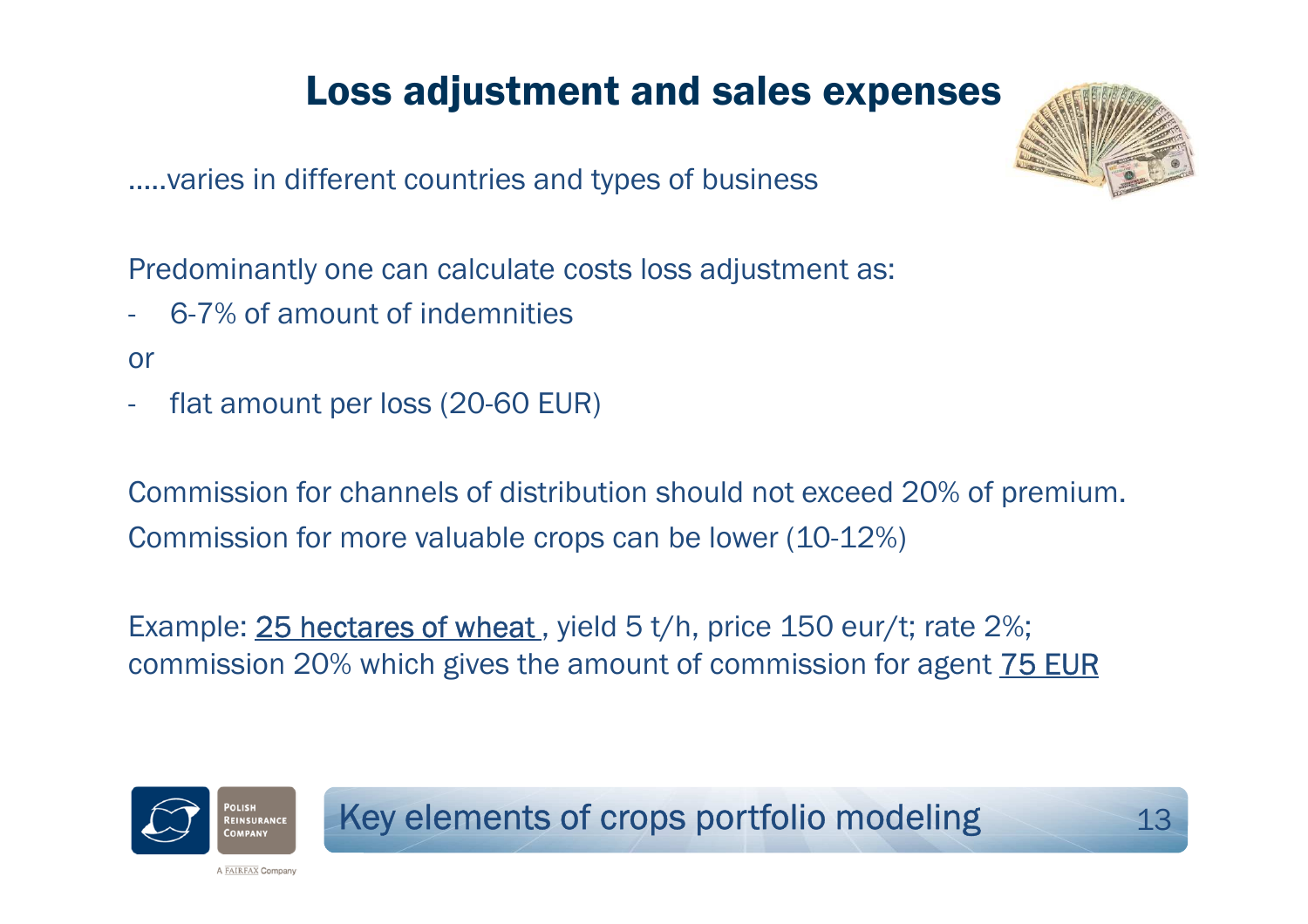### Expected profit margin



Crops insurance is a very volatile business which needs reinsurance support.

Nature is not an excel table but in medium and long terms one can notice some regularities!

In general, in crop business one can expect **profit margin at 5%-15%** (premium<br>less all deductions like lesses, admin easts, seles, less adjustment, reinsurance less all deductions like losses, admin costs, sales, loss adjustment, reinsurance) in a long period.

Reinsurance can help in bad years and allow to earn additional money in good seasons.

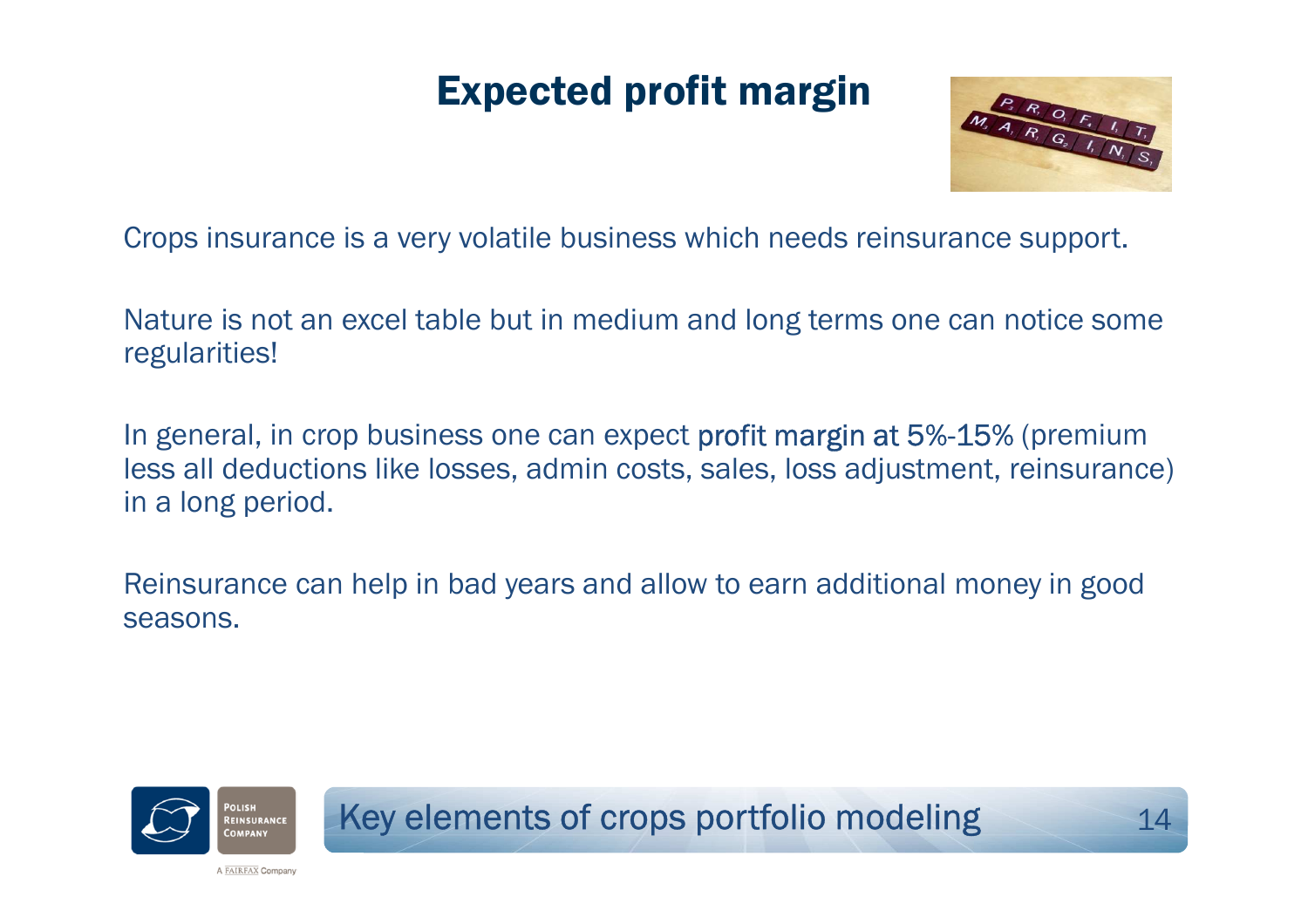### Tariff rates. Amount of premium



- • tariff rates and possibility to achieve amount of premium are the result of earlier considered aspects of crop business
- $\bullet$  if there is lack of local data, Polish Re is able to help to develop draft of rates basing on statisticks from neigbhor countries
- •amount of premium is considered together with exposure one can afford
- •exposure should be evenly spread in order to avoid:
- risk correlation,
- concentration the subject of insurance and perils in dangerous area

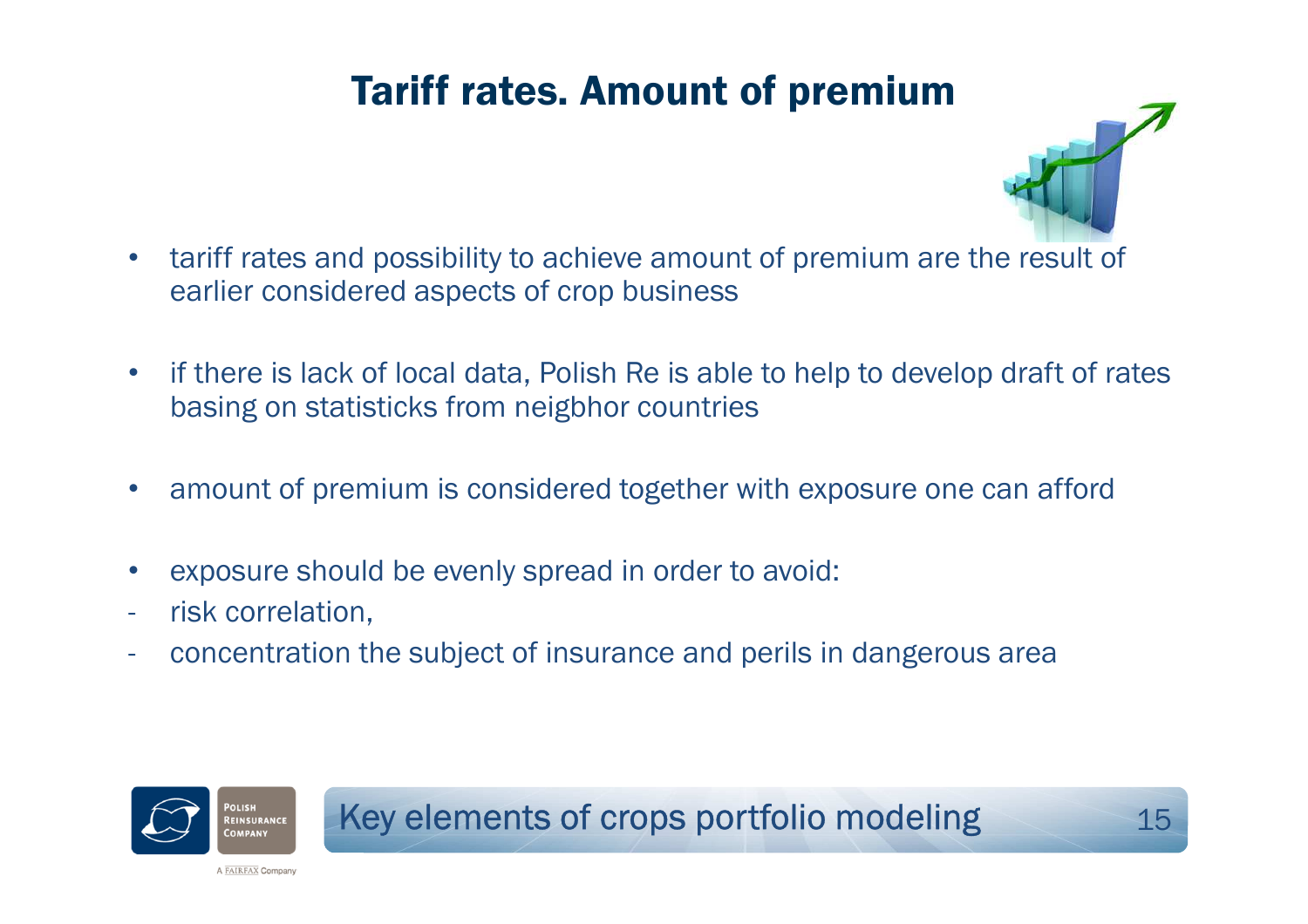### Potential of the market. Example from another country.

market potential

|                         |             |                         | <b>Yields</b> |                   |                  |                    | Coefficient  |           |
|-------------------------|-------------|-------------------------|---------------|-------------------|------------------|--------------------|--------------|-----------|
|                         | <b>Area</b> |                         | lobtained     |                   | av. Value per    |                    | lof          | Expected  |
| Type of Crop            | (hectares)  | Total Yield (t/hectare) |               | <b>Unit Price</b> | <b>I</b> hectare | <b>Tariff Rate</b> | Insurability | Premium   |
| <b>Cereals</b>          | 963 688     | 2 179 729               | 2,26          | <b>150</b>        | 339              | 6%                 | 25%          | 5 184 028 |
| Corn                    | 37695       | 203 596                 | 5,40          | 175               | 945              | 6%                 | 25%          | 559 653   |
| <b>Tobacco</b>          | 1 1 0 9     | 2858                    | 2,58          | <b>1250</b>       | 3 2 2 1          | 10%                | <b>50%</b>   | 170 580   |
| Potato                  | 61 648      | 819 283                 | 13,29         | <b>200</b>        | 2658             | 5%                 | 5%           | 388 855   |
| <b>Field Vegetables</b> | 75 5 36     | 1 180 120               | 15,62         | <b>300</b>        | 4687             | 9%                 | 10%          | 3 342 066 |
| Melon and Water I       | 28 0 16     | 440 685                 | 15,73         | 125               | 1966             | 10%                | 20%          | 1064373   |
| Fruits                  | 115727      | 843 678                 | 7,29          | <b>500</b>        | 3645             | 9%                 | 20%          | 7952879   |
| <b>Grapes</b>           | 12053       | 138783                  | 11,51         | <b>100</b>        | 1 1 5 1          | 10%                | 20%          | 266 998   |

| Cereals                 | 1837    | 2 5 18         | 1,37  | 150        | 206     | 6%  | 25% | 5 9 8 9       |
|-------------------------|---------|----------------|-------|------------|---------|-----|-----|---------------|
| Corn                    |         | 14             | 2,80  | 175        | 490     | 6%  | 25% | 38            |
| <b>Tobacco</b>          |         | $\overline{0}$ |       | 1250       |         | 10% | 50% |               |
| Potato                  | 48      | 335            | 6,98  | 200        | 1 3 9 6 | 5%  | 5%  | 159           |
| <b>Field Vegetables</b> | 493     | 9 3 1 6        | 18,90 | <b>300</b> | 5 6 6 9 | 9%  | 10% | 26 3 83       |
| Melon and Water         | 198     | 1720           | 8,69  | 125        | 1086    | 10% | 20% | 4 1 5 4       |
| Fruits                  | 2744    | 1397           | 0,51  | 500        | 255     | 9%  | 20% | 13 169        |
| Grapes                  | 191     | 257            | 1,35  | 100        | 135     | 10% | 20% | 494           |
| <b>Cereals</b>          | 89 213  | 236 931        | 2,66  | <b>150</b> | 398     | 6%  | 25% | 563 491       |
| Corn                    | 5441    | 27834          | 5,12  | 175        | 895     | 6%  | 25% | 76511         |
| <b>Tobacco</b>          |         |                |       | 1250       |         | 10% | 50% |               |
| Potato                  | 29828   | 453 697        | 15,21 | 200        | 3042    | 5%  | 5%  | 215 338       |
| <b>Field Vegetables</b> | 11906   | 199 158        | 16,73 | 300        | 5018    | 9%  | 10% | 564 010       |
| Melon and Water N       | 1084    | 18 6 36        | 17,19 | 125        | 2 1 4 9 | 10% | 20% | 45 0 11       |
| Fruits                  | 13 3 60 | 134 135        | 10,04 | 500        | 5020    | 9%  | 20% | 1 2 6 4 4 1 5 |
| Grapes                  | 3595    | 55 652         | 15,48 | <b>100</b> | 1548    | 10% | 20% | 107 066       |



### Key elements of crops portfolio modeling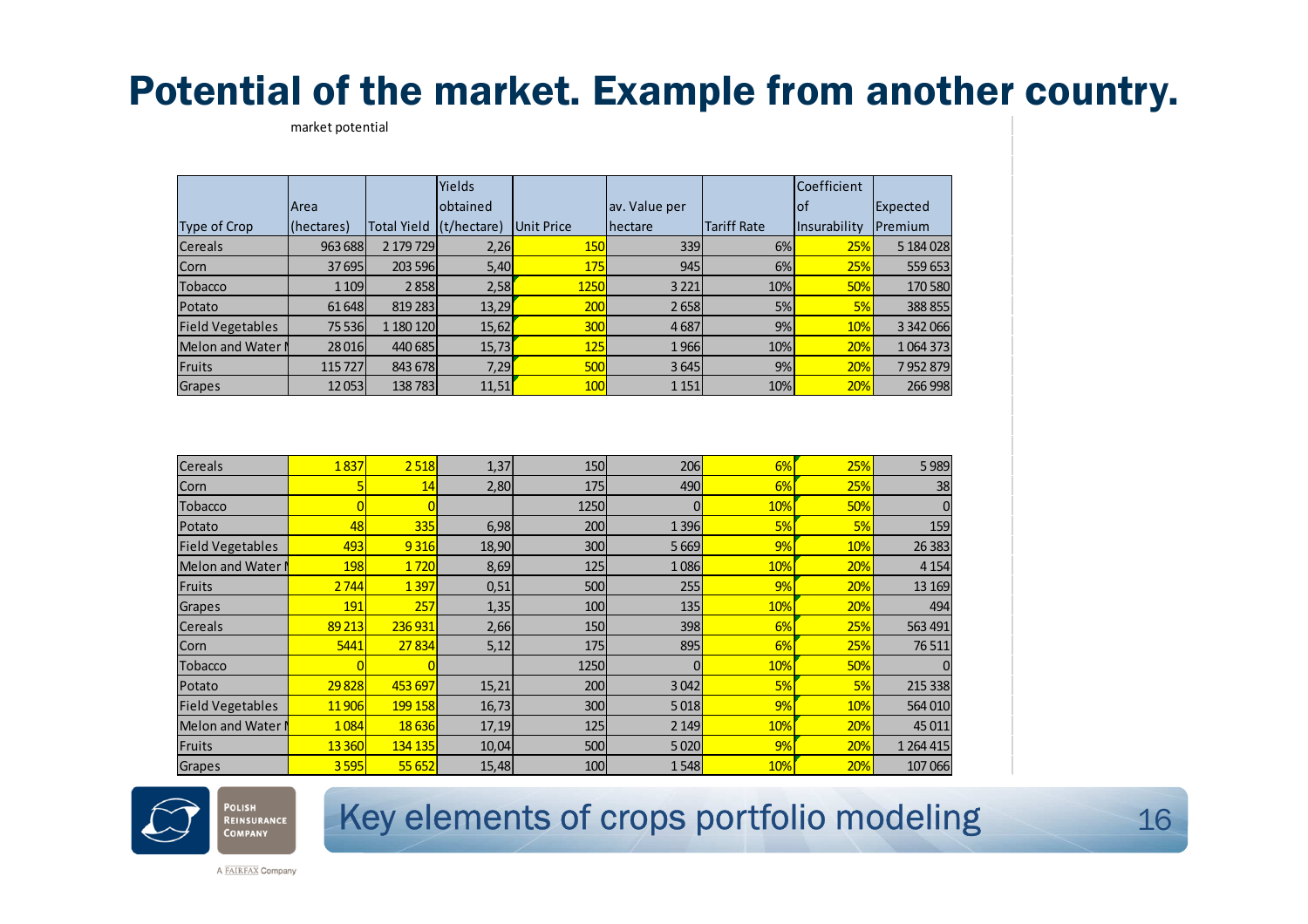### Key elements of portfolio analysis. Another country.

|                         |                 |                     |                 |                           | Number of |                    | <b>Claims</b> | <b>Technical</b> | Cost of<br><b>Claims</b> | Cost of      | Administ<br>ration | Profit |
|-------------------------|-----------------|---------------------|-----------------|---------------------------|-----------|--------------------|---------------|------------------|--------------------------|--------------|--------------------|--------|
| Crop                    | Area (hectares) | av. Area per Policy | av. Sum Insured | Number of Policies Claims |           | <b>Claims Paid</b> | Frequency     | Materialisation  | <b>Handling</b>          | <b>Sales</b> | <b>Costs</b>       | Margin |
| Cereals                 | 963 688         |                     | 6786            | 12 04 6                   | 1 205     | 3 269 594          | 10%           | 4,0%             |                          | 15%          | 6%                 | 15%    |
| Corn                    | 37 695          |                     | 18 904          | 471                       | 47        | 356 293            | 10%           | 4,0%             |                          | 15%          | <b>6%</b>          | 15%    |
| Tobacco                 | 1 1 0 9         |                     | 3 2 2 1         | 555                       | 50        | 107 175            | 9%            | 6,0%             |                          | 15%          | 6%                 | 15%    |
| Potato                  | 61 648          |                     | 5 3 1 6         | 1541                      | 77        | 245 785            |               | 3,0%             |                          | 15%          | 6%                 | 15%    |
| <b>Field Vegetables</b> | 75 536          |                     | 9374            | 3777                      | 368       | 2 124 216          | 10%           | 6,0%             |                          | 15%          | 6%                 | 15%    |
| Melon and Water Melon   | 28 0 16         |                     | 1966            | 5 6 0 3                   | 504       | 661 028            | 9%            | 6,0%             |                          | 15%          | 6%                 | 15%    |
| Fruits                  | 115 727         |                     | 10935           | 7715                      | 694       | 5 062 068          | 9%            | 6,0%             |                          | 15%          | 6%                 | 15%    |
| Grapes                  | 12 0 53         |                     | 2 3 0 3         | 1 2 0 5                   | 108       | 166 540            |               | 6,0%             |                          | 15%          | 6%                 | 15%    |
|                         | 1 295 472       |                     |                 | 32 913                    | 3053      | 11 992 698         |               |                  |                          |              |                    |        |

| 11 number of necessary loss adjusters trained for crops             |
|---------------------------------------------------------------------|
| <b>5</b> number of crop lossess adjusted daily by one loss adjuster |
| 60 number of loss days in crop line                                 |

|                         |               |                  |               |              |          |        |                     |         | av. Cost |                   |                   |                           |             |
|-------------------------|---------------|------------------|---------------|--------------|----------|--------|---------------------|---------|----------|-------------------|-------------------|---------------------------|-------------|
|                         |               |                  | Cost of       |              | Administ |        |                     |         | of Sale  |                   | <b>Total Cost</b> |                           |             |
|                         | <b>Claims</b> | <b>Technical</b> | <b>Claims</b> | Cost of      | ration   | Profit | av. SI per av. Loss |         | lper     | <b>Total Cost</b> | of Claims         |                           | av. Premium |
| Crop                    | Frequency     | Materialisation  | Handling      | <b>Sales</b> | Costs    | Margin | lha                 | per ha  | Policy   | of Sales          | <b>Handling</b>   | av. Gross Rate per Policy |             |
| <b>Cereals</b>          | 10%           | 4,0%             |               | 15%          |          | 15%    | 339                 | 136     | 65       | 777 604           | 48 184            | 6%                        | 430         |
| Corn                    | 10%           | $4,0\%$          |               | 15%          |          | 15%    | 945                 | 378     | 178      | 83 948            | 1885              | 6%                        | 1 1 8 8     |
| <b>Tobacco</b>          |               | 6,0%             |               | 15%          |          | 15%    | 3 2 2 1             | 2 1 4 8 | 46       | 25 5 87           | 1996              | 10%                       | 308         |
| Potato                  |               | 3,0%             |               | 15%          |          | 15%    | 2658                | 1595    | 38       | 58 328            | 3082              | 5%                        | 252         |
| <b>Field Vegetables</b> | 10%           | 6,0%             |               | 15%          | 6%       | 15%    | 4687                | 2889    | 133      | 501 310           | 14706             | 9%                        | 885         |
| Melon and Water Melon   | 9%            | 6,0%             |               | 15%          | 6%       | 15%    | 1966                | 1 3 1 1 | 28       | 159 656           | 20 17 2           | 10%                       | 190         |
| Fruits                  | 9%            | 6,0%             |               | 15%          | 6%       | 15%    | 3645                | 2430    | 155      | 1 192 932         | 27774             | 9%                        | 1031        |
| Grapes                  | 9%            | 6,0%             |               | 15%          | 6%       | 15%    | 1 1 5 1             | 768     | 33       | 40 050            | 4339              | 10%                       | 222         |

|            |           | av. Cost<br>of Sale |                   | <b>Total Cost</b> |
|------------|-----------|---------------------|-------------------|-------------------|
| av. SI per | lav. Loss | per                 | <b>Total Cost</b> | of Claims         |
| ha         | per ha    | Policy              | of Sales          | Handling          |
| 339        | 136       | 65                  | 777 604           | 48 184            |
| 945        | 378       | 178                 | 83 948            | 1885              |
| 3 2 2 1    | 2 1 4 8   | 46                  | 25 5 87           | 1996              |
| 2658       | 1595      | 38                  | 58 3 28           | 3082              |
| 4687       | 2889      | 133                 | 501 310           | 14706             |
| 1966       | 1311      | 28                  | 159 656           | 20 172            |
| 3645       | 2430      | 155                 | 1 192 932         | 27774             |
| 1 1 5 1    | 768       | 33                  | 40 050            | 4339              |
|            |           |                     |                   |                   |

**2 839 415 122 139**

| ıst        |                |             |
|------------|----------------|-------------|
| <b>IS</b>  |                | av. Premium |
| g          | av. Gross Rate | per Policy  |
| 3184       | 6%             | 430         |
| .885       | 6%             | 1 1 8 8     |
| .996       | 10%            | 308         |
| 082        | 5%             | 252         |
| <b>706</b> | 9%             | 885         |
| 172        | 10%            | 190         |
| 774        | 9%             | 1031        |
| 339        | 10%            | 222         |
|            |                |             |



### Key elements of crops portfolio modeling**g** 17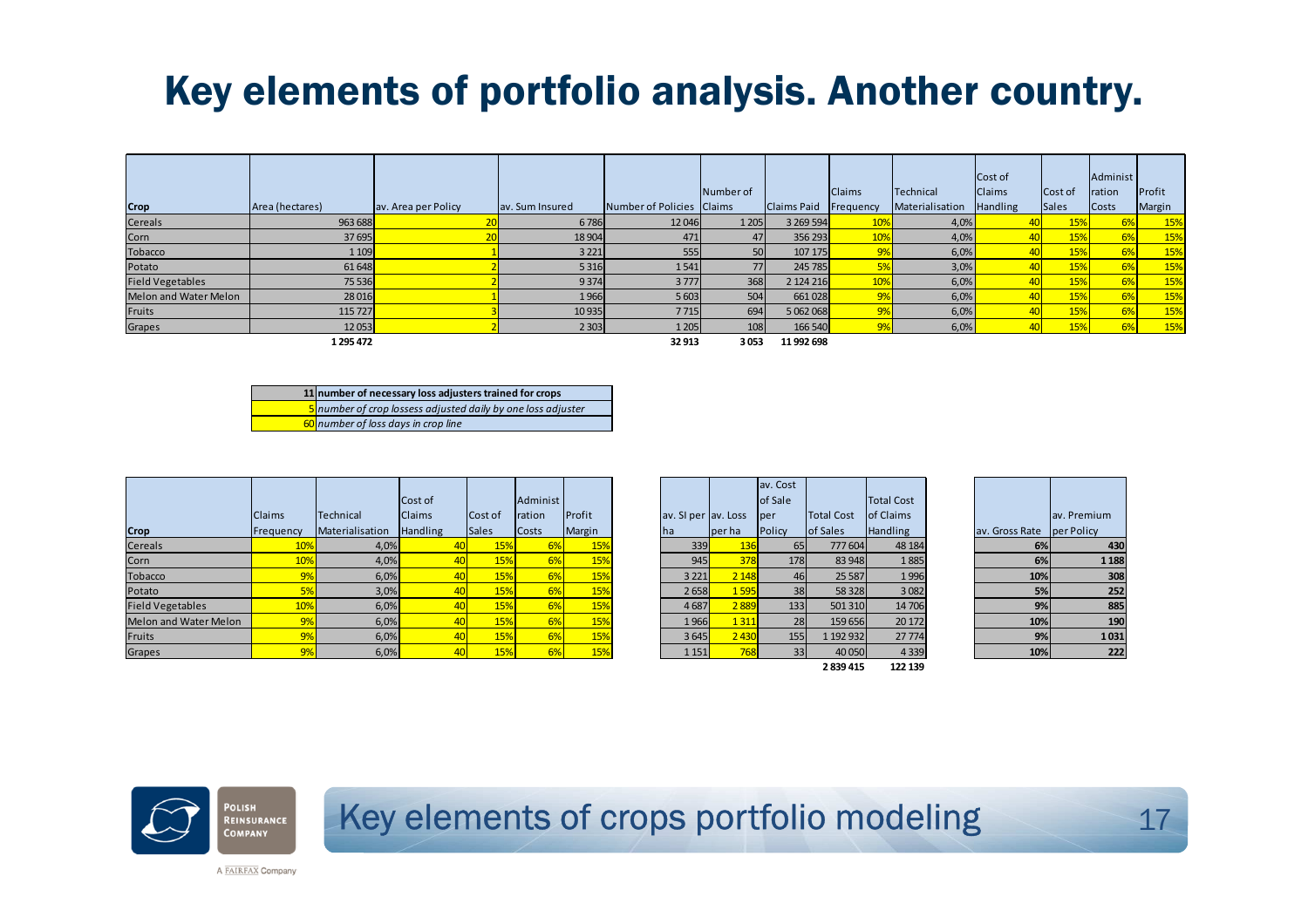### Expected premium income. Another country.



 $allfi$ 

| 18 9 29 4 32 |
|--------------|
| 18 929 432   |
|              |
|              |
|              |

#### **Plant Production**

|                         |                 |                    |                 |                   |               |                    | Coefficient                       |            |
|-------------------------|-----------------|--------------------|-----------------|-------------------|---------------|--------------------|-----------------------------------|------------|
|                         |                 |                    | Yields obtained |                   | av. Value per |                    | lof                               | Expected   |
| Type of Crop            | Area (hectares) | <b>Total Yield</b> | (t/hectare)     | <b>Unit Price</b> | hectare       | <b>Tariff Rate</b> | <i><u><b>Insurability</b></u></i> | Premium    |
| Cereals                 | 963 688         | 2 179 729          | 2,26            | 150               | 339           | 6,34%              | 25%                               | 5 184 0 28 |
| Corn                    | 37 695          | 203 596            | 5,40            | 175               | 945           | 6,28%              | 25%                               | 559 653    |
| Tobacco                 | 1 1 0 9         | 2858               | 2,58            | 1250              | 3 2 2 1       | 9,55%              | 50%                               | 170580     |
| Potato                  | 61 648          | 819 283            | 13,29           | 200               | 2658          | 4,75%              | 5%                                | 388855     |
| <b>Field Vegetables</b> | 75 536          | 1 180 120          | 15,62           | 300               | 4687          | 9,44%              | 10%                               | 3 342 066  |
| Melon and Water Melon   | 28 0 16         | 440 685            | 15,73           | 125               | 1966          | 9,66%              | 20%                               | 1064373    |
| Fruits                  | 115 727         | 843 678            | 7,29            | 500               | 3645          | 9,43%              | 20%                               | 7952879    |
| Grapes                  | 12053           | 138783             | 11,51           | 100               | 1 1 5 1       | 9,62%              | 20%                               | 266 998    |



### Key elements of crops portfolio modeling

<sup>18</sup>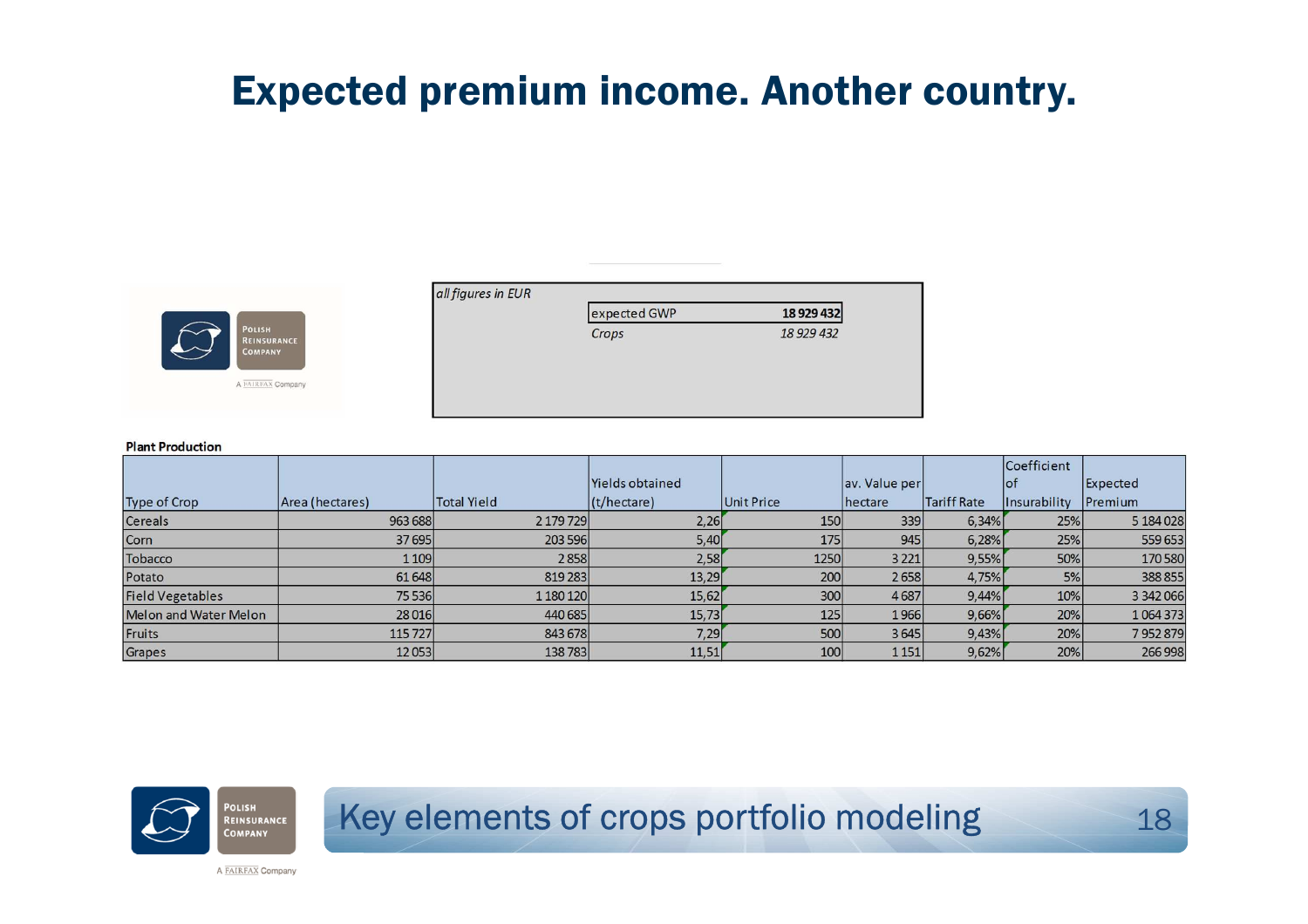### Key elements- expected premium income. Macedonia *initial estimation*



| expected GWP | 13 113 540 |
|--------------|------------|
| Crops        | 13 113 540 |
|              |            |
|              |            |
|              |            |

#### **Plant Production**

|                 |                 |             |                 |                   |               |             | Coefficient  |            |
|-----------------|-----------------|-------------|-----------------|-------------------|---------------|-------------|--------------|------------|
|                 |                 |             | Yields obtained |                   | av. Value per |             | lot          | Expected   |
| Type of Crop    | Area (hectares) | Total Yield | (t/hectare)     | <b>Unit Price</b> | hectare       | Tariff Rate | Insurability | Premium    |
| Wheat           | 72 000          | 194 400     | 2,70            | 200               | 540           | 4%          | 25%          | 340 200    |
| <b>Barley</b>   | 43 000          | 90 300      | 2,10            | 180               | 378           | 4%          | 25%          | 162 540    |
| Grapes          | 86 000          | 172 000     | 2,00            | 1800              | 3600          | 7%          | 50%          | 10 836 000 |
| Tobacco         | 16 000          | 24 000      | 1,50            | 1500              | 2 2 5 0       | 6%          | 50%          | 1 080 000  |
| <b>Tomatoes</b> | 5 000           | 150 000     | 30,00           | 240               | 7 200         | 5%          | 25%          | 450 000    |
| Apples          | 4 0 0 0         | 80 000      | 20,00           | 170               | 3 4 0 0       | 9%          | 20%          | 244 800    |



### Key elements of crops portfolio modeling

<sup>19</sup>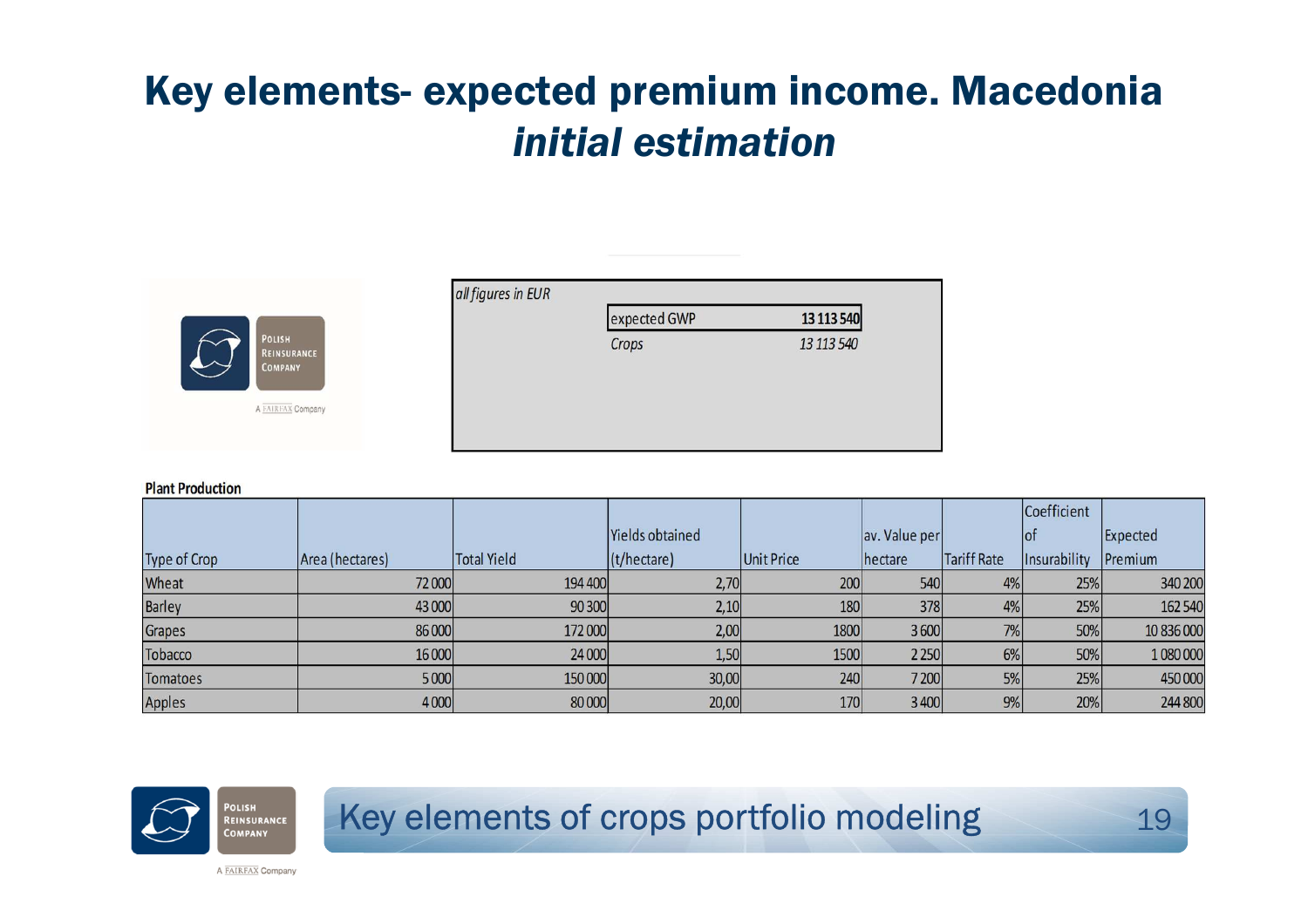# **LIVESTOCK**

### **GENERALITIES**



Key elements of crops portfolio modeling

<sup>20</sup>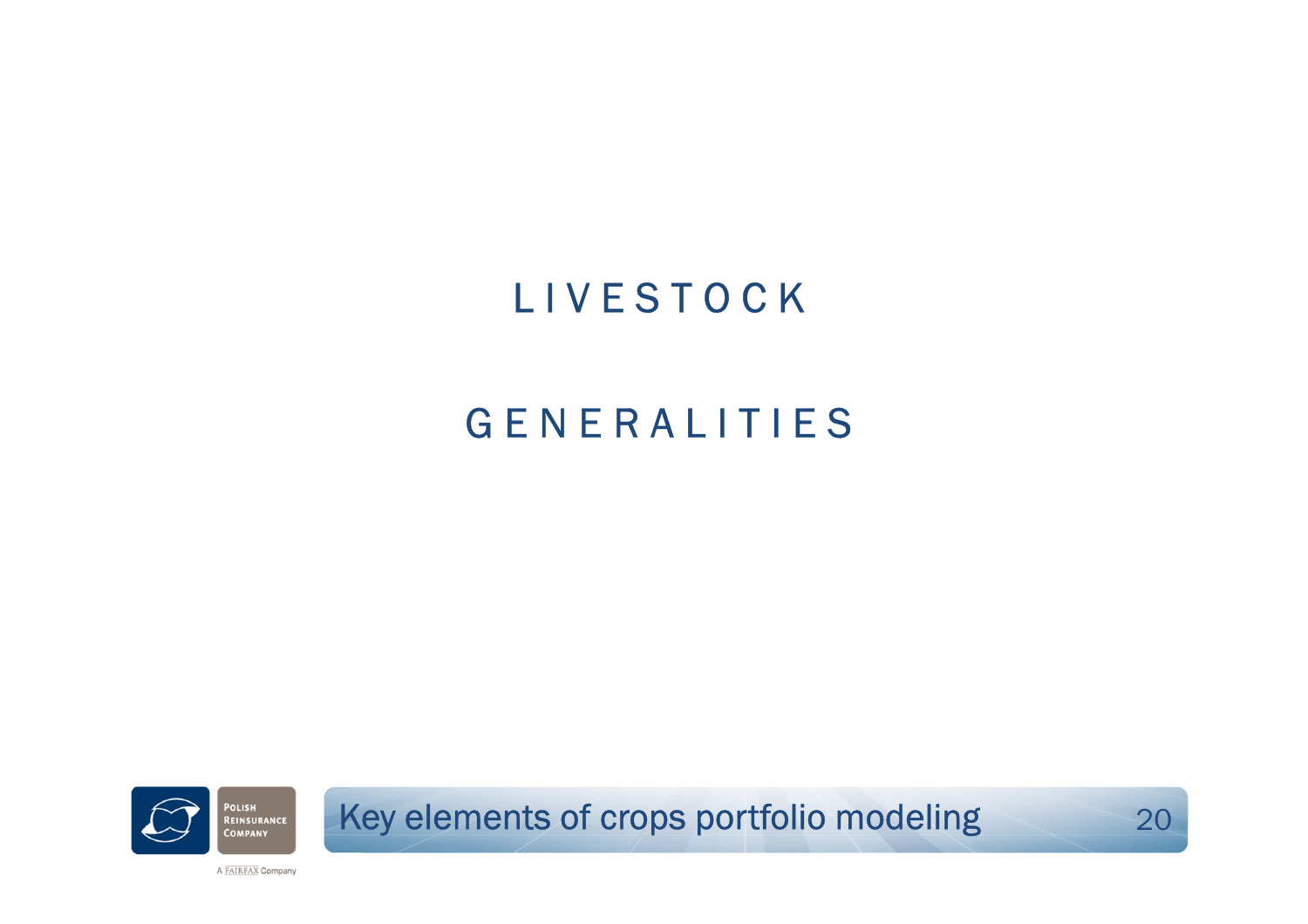### Livestock- business importance

In most countries the value of livestock production constitutes more or less 60%- 65% of crops production,

but

premium volume constitutes no more than 15% of crops' premium (mostly a few<br>percent) percent)



Key elements of crops portfolio modeling

<sup>21</sup>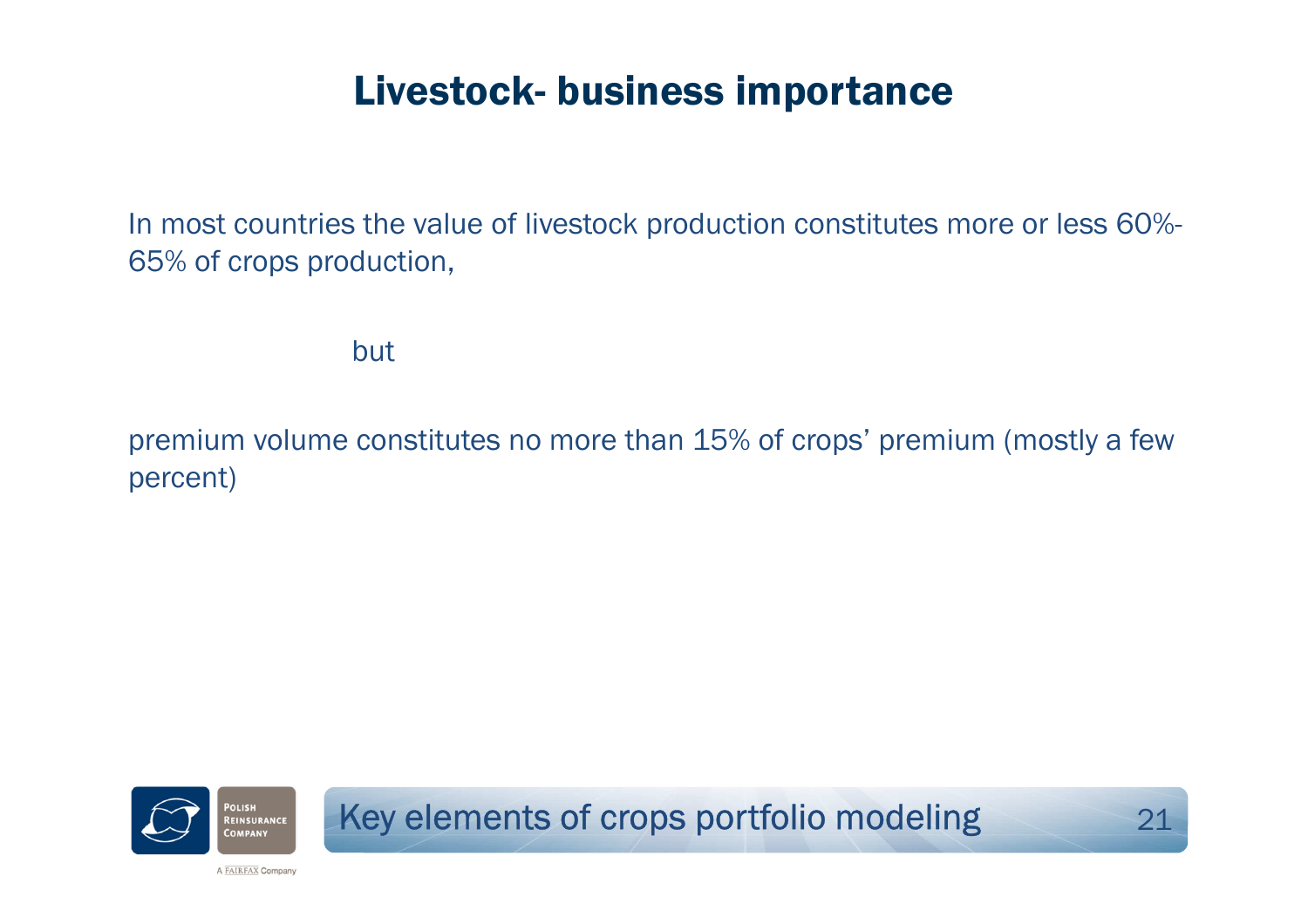### Animals to insure

In general almost all kinds of animals kept can be insured but one should focus on typical animals for particular country.

truism?

As comes from the experience, insurance of exotic animals (bears, deers, dolphins, tigers etc) in Europe can destroy financial results of the livestock portfolio.



Key elements of crops portfolio modeling<sup>22</sup>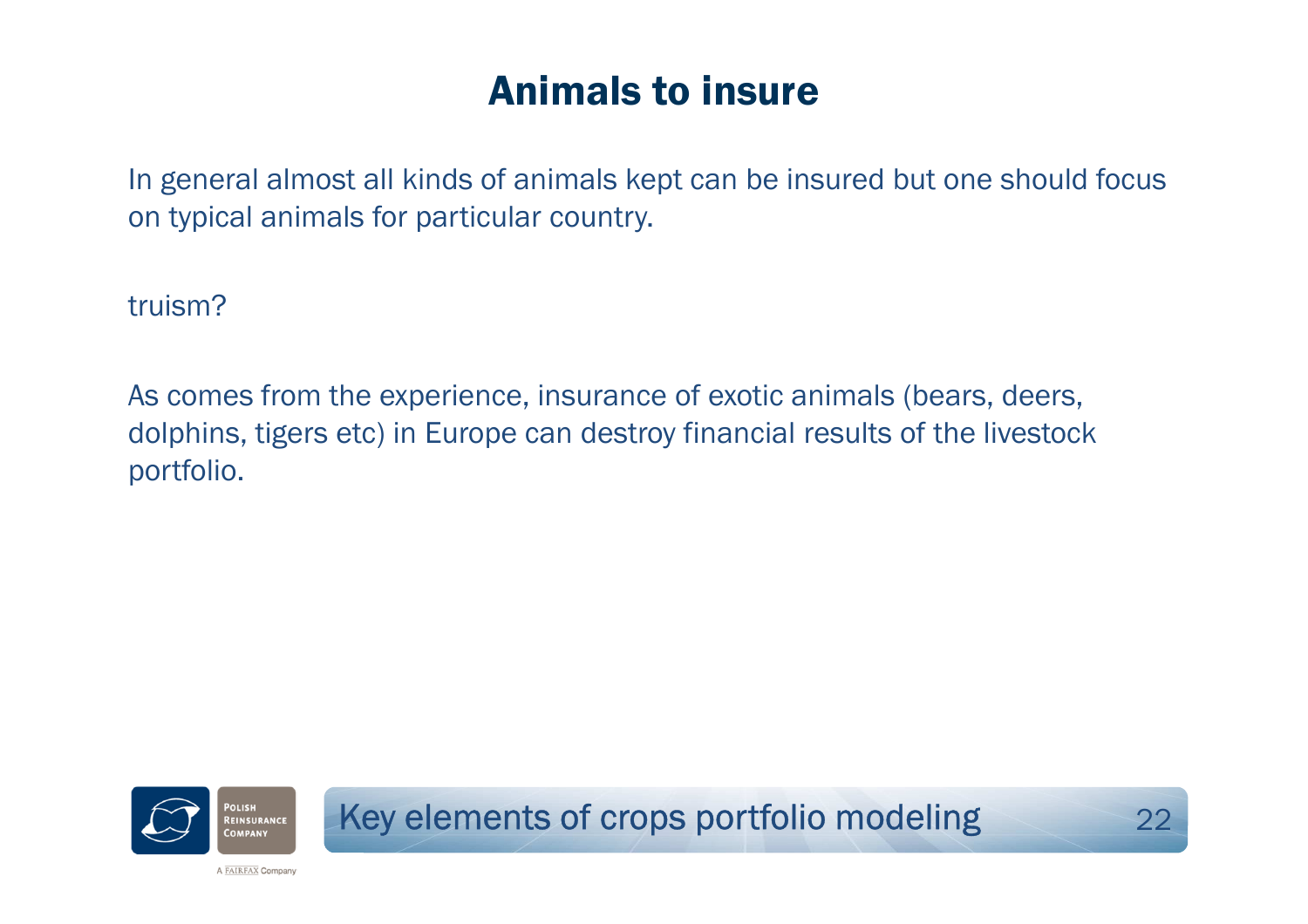### Recommended animals to insure

#### •Cows

cattle kept for meat up to the age of 2 milk cows up to 5th lactation or the age of 7 small herds- deductible per head big herds – natural losses/mortality of animals in herd excluded (usually 1%-3% of the population)

### • Horsesthose kept for recreation, working animals race horses = risky business

#### $\bullet$ **Poultry**

chicken, laying hens, gooses, ducks, turkey preferebly those kept in closed buildings where bio-safety standards are met natural losses/mortality excluded (usually 4%-8% of the population)



Key elements of crops portfolio modeling<sup>23</sup>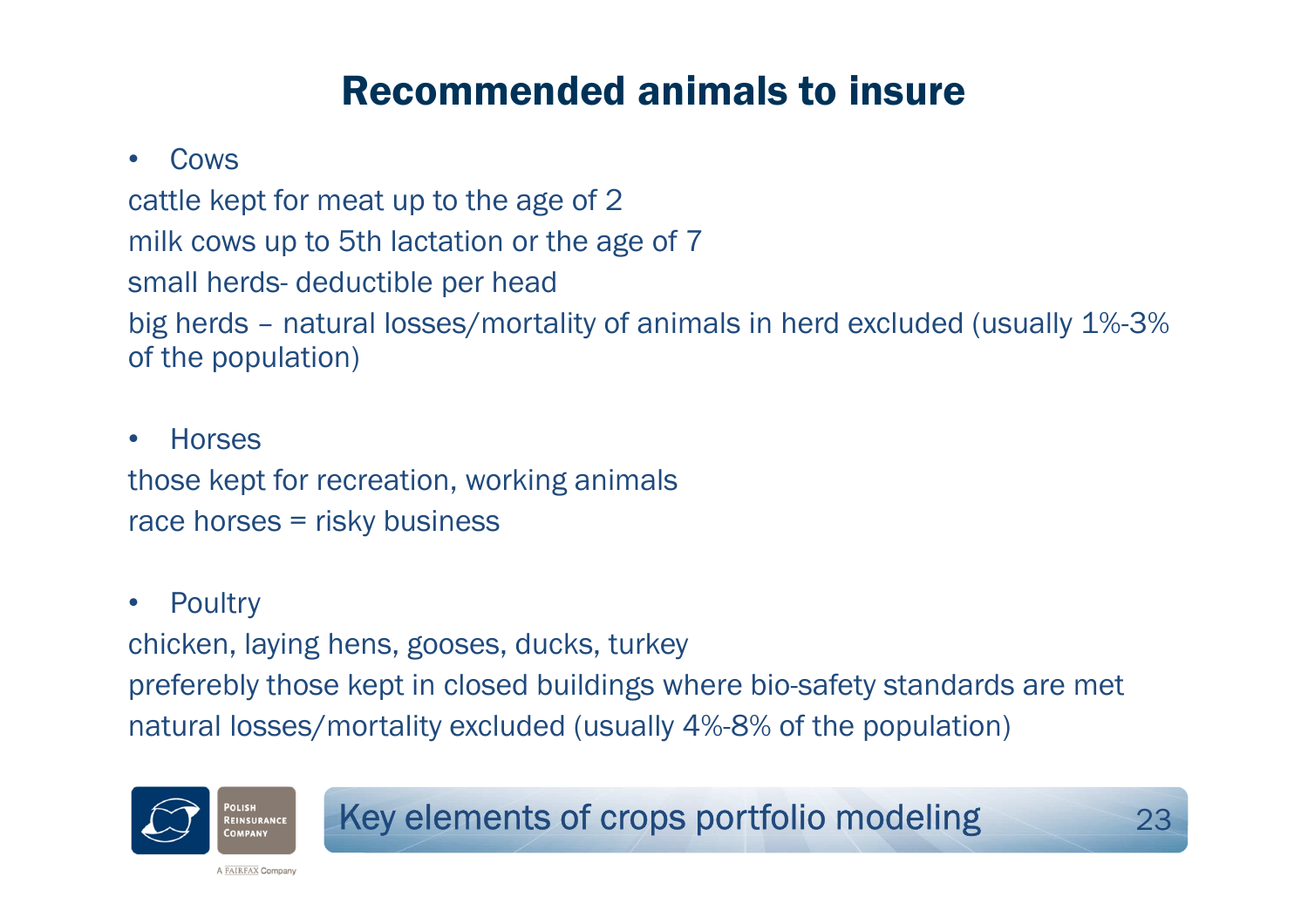## Livestock. Recommended scope of coverage and exclusions

Common scope of coverage comprises death of animals due to:

- •diseases
- •accidents
- •**FLEXA**

Do not cover:

- $\bullet$ epidemic diseases (only BI can be offered, not value of animals)
- •very young animals
- $\bullet$ old animals (for example horses over 20, cows over 8)
- $\bullet$ race horses against diseases and accidents

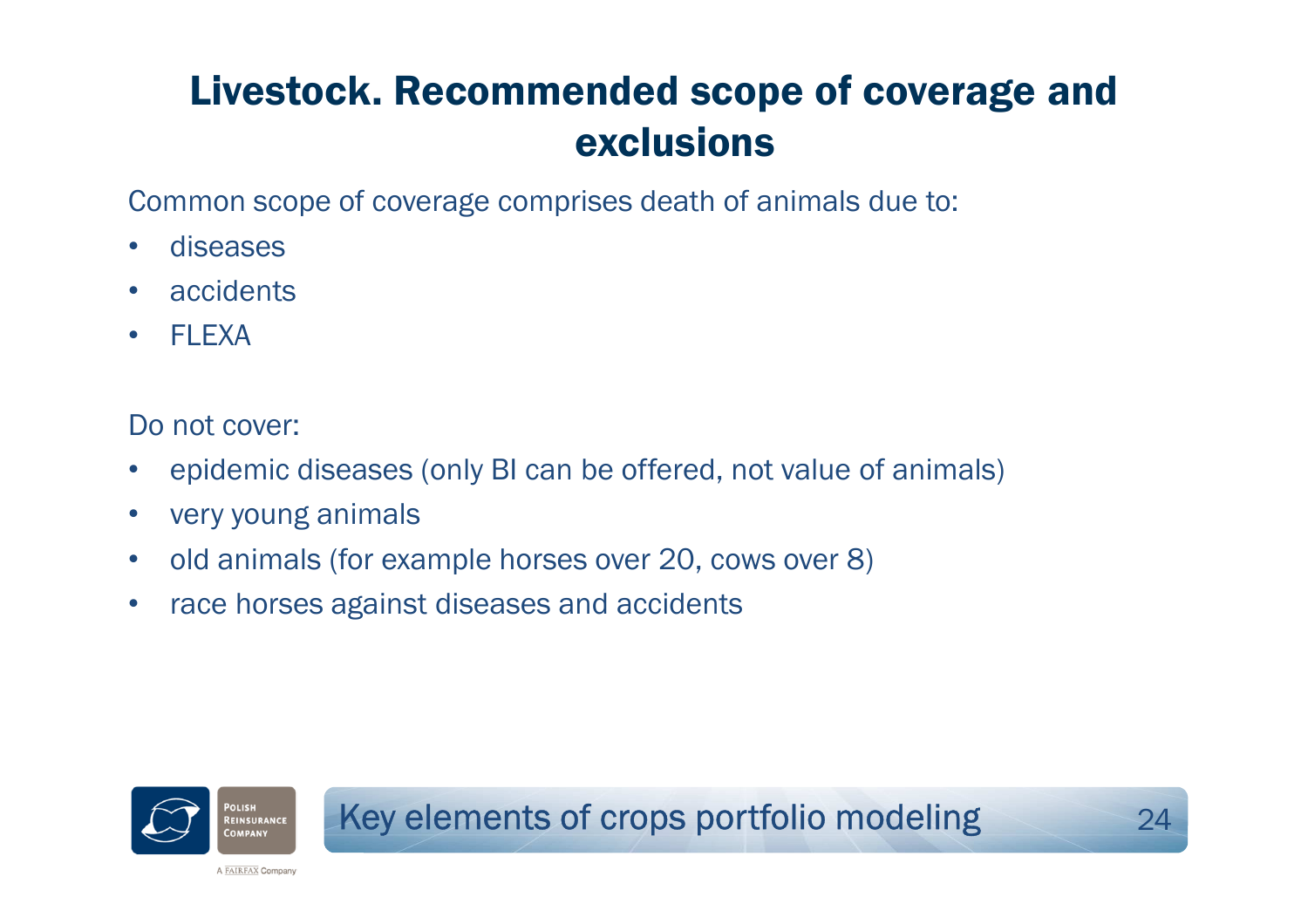# What Polish Re can offer



Key elements of crops portfolio modeling

<sup>25</sup>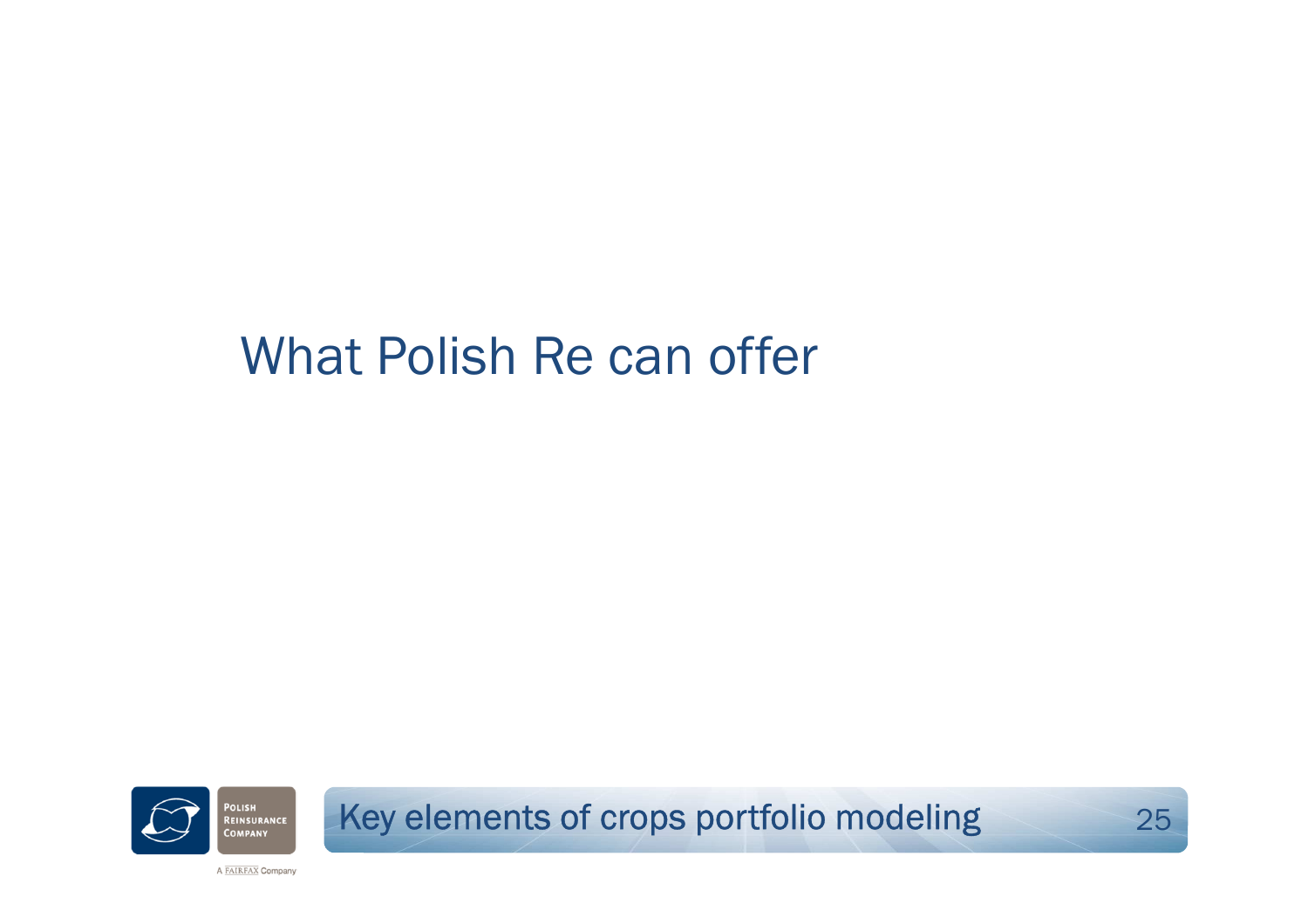### Polish Re for business partners

Polish Re offers not only capacity but also support (help) in an original business which relies on:

- •deep analysis of the market and the existing portfolio,
- $\bullet$ draft of rates,
- • draft of a policy wording (definitions, franchises/deductibles, exclusions, sublimits, etc.),
- •risk assesment questionnaire,
- • loss adjustment draft of guidelines (if needed short training with Polish loss adjusters),
- $\bullet$ seminars dedicated to various issues of crop and livestock business,
- •consultancy which refers to special acceptances,
- $\bullet$ consultancy which refers to new type of businesses,
- •daily contact of your agricultural underwriter and Polish Re team

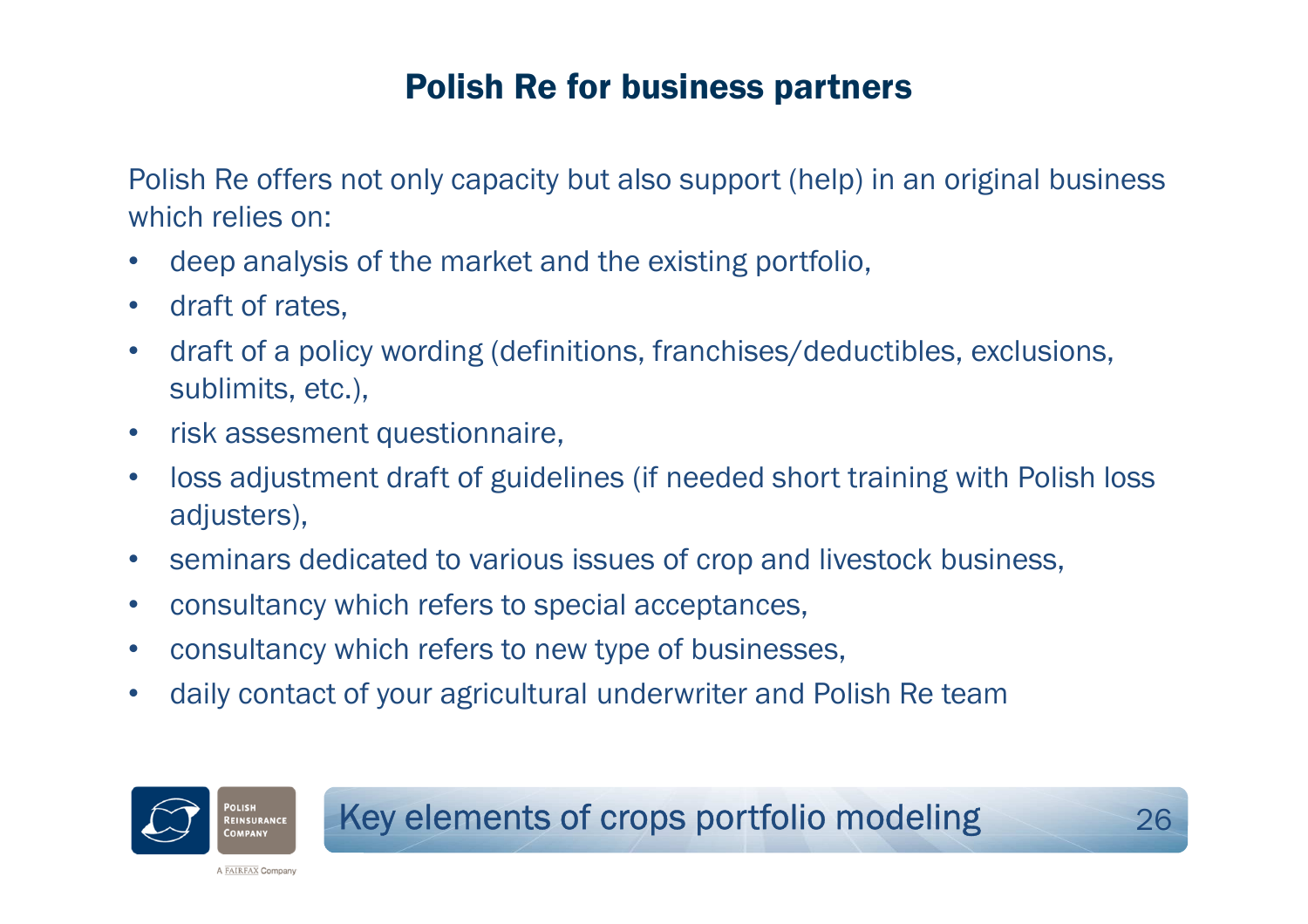## Reinsurance protection from Polish Re

Polish Re offers 3 types of reinsurance protection, namely:

- $\bullet$ QS , quota share
- •SL, stop loss
- $\bullet$ XL , rarely applied





Key elements of crops portfolio modeling

**g** 27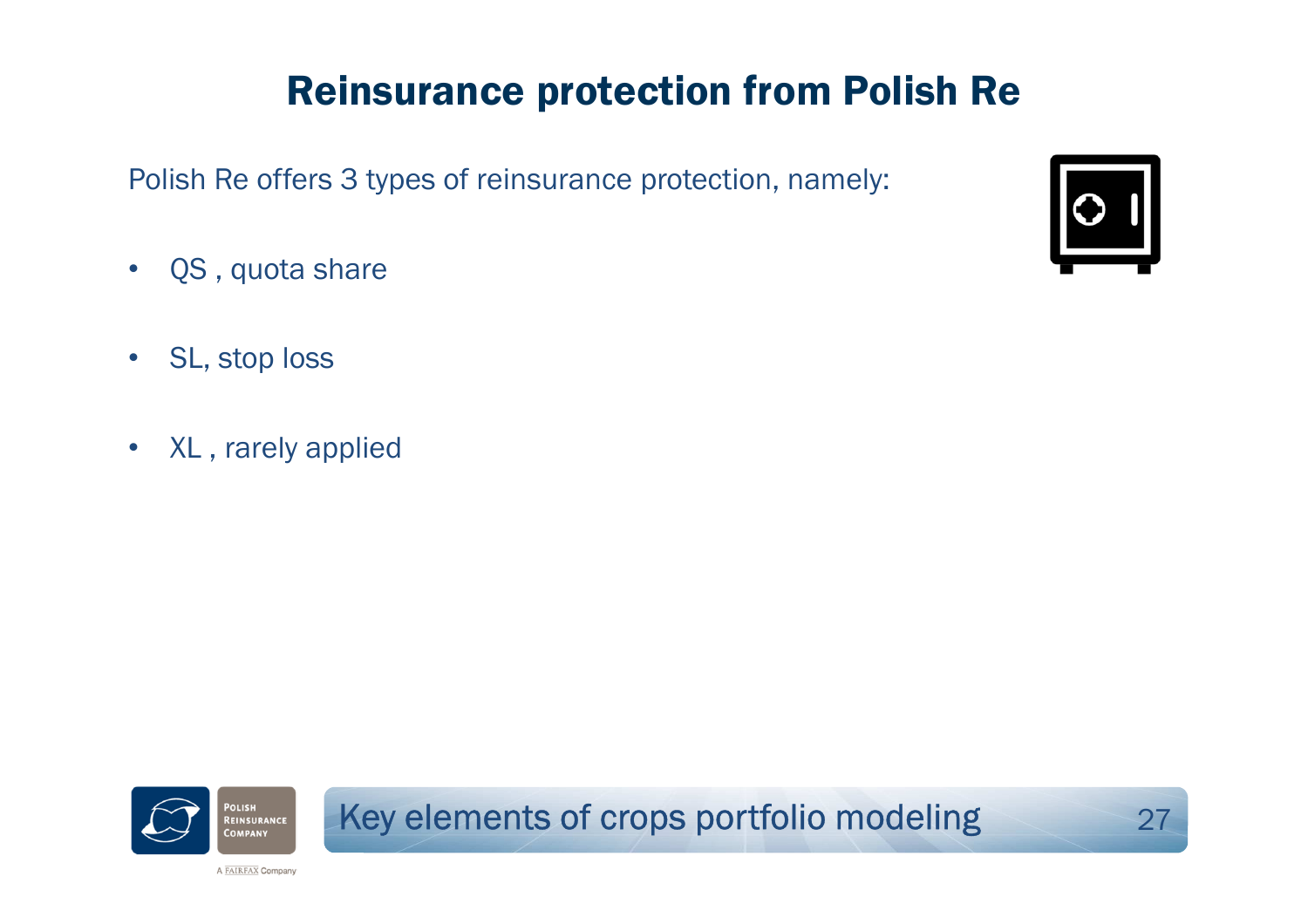## Reinsurance protection from Polish Re. QS



The reinsurer and the cedent consistently participate in the premium and damages in the proportions specified in the contract.

Retention: part of the portfolio remaining on the share of the cedent.

Cession: part of the portfolio ceded to reinsurers.

Share of the cession: part of the portfolio accepted by a particular reinsurer.

EPI (estimated premium income): volume of premium which is expected to be achieved in the season (year) to come.

*It is understood that premium volume can differ from EPI; this issue is very often regulated in a treaty wording (for example, it cannot be higher than 20%).* 



Key elements of crops portfolio modeling<sup>28</sup>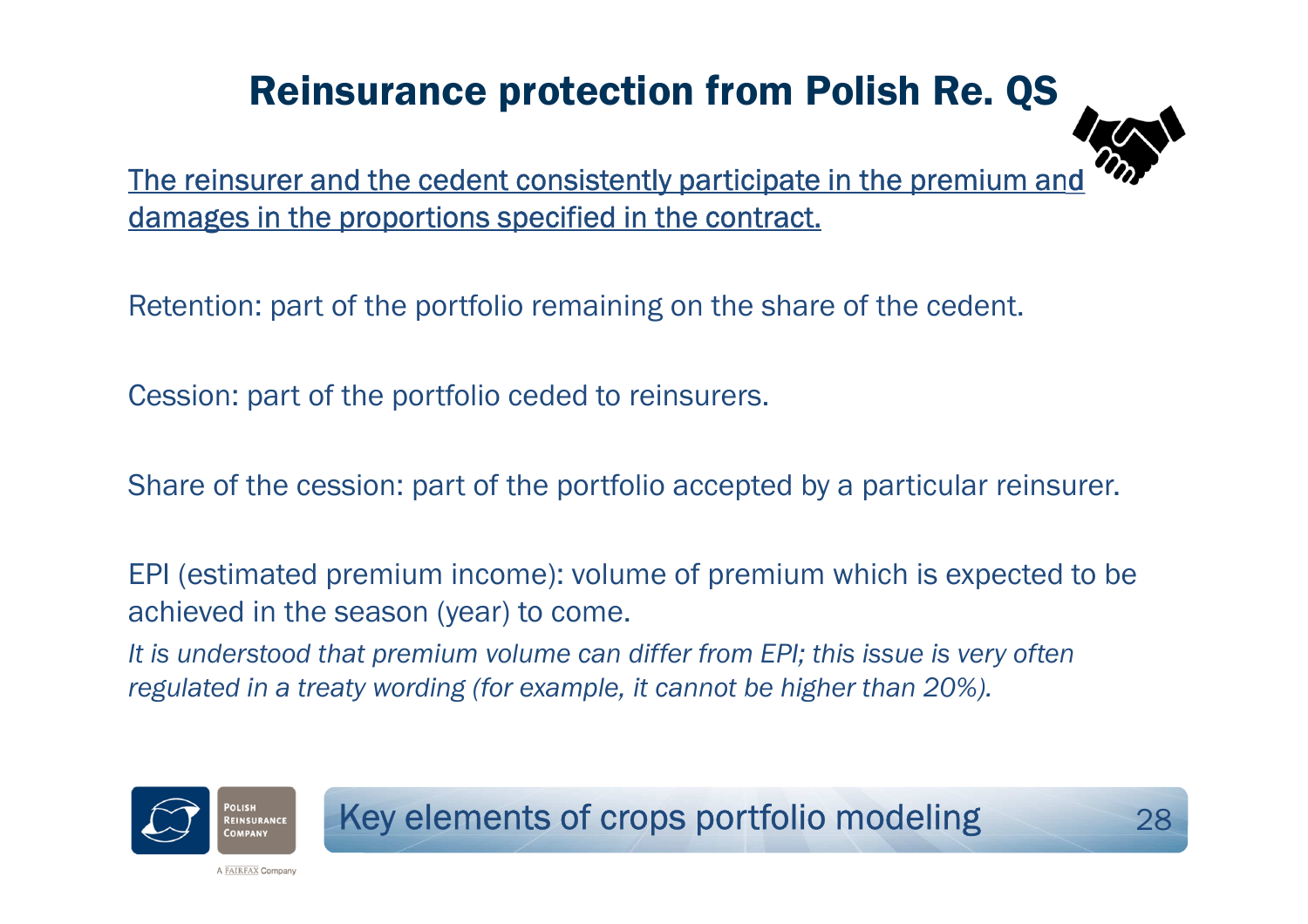## Reinsurance protection from Polish Re. SL



Stop Loss treaty covers all losses covered by a contract up to an agreed limit, in excess of an agreed monetary amount known as '*priority'* (sometimes called '*deductible'*).

The coverage and priority are expressed as loss ratios – LR (a percentage of losses divided by premium income).

### SL covers:

- $\bullet$ a retention, if a part of the portfolio is ceded based on a QS,
- • the whole portfolio, if a cedent decides to protect the portfolio only against unpredictable and severe events (mainly materialization of systemic perils).